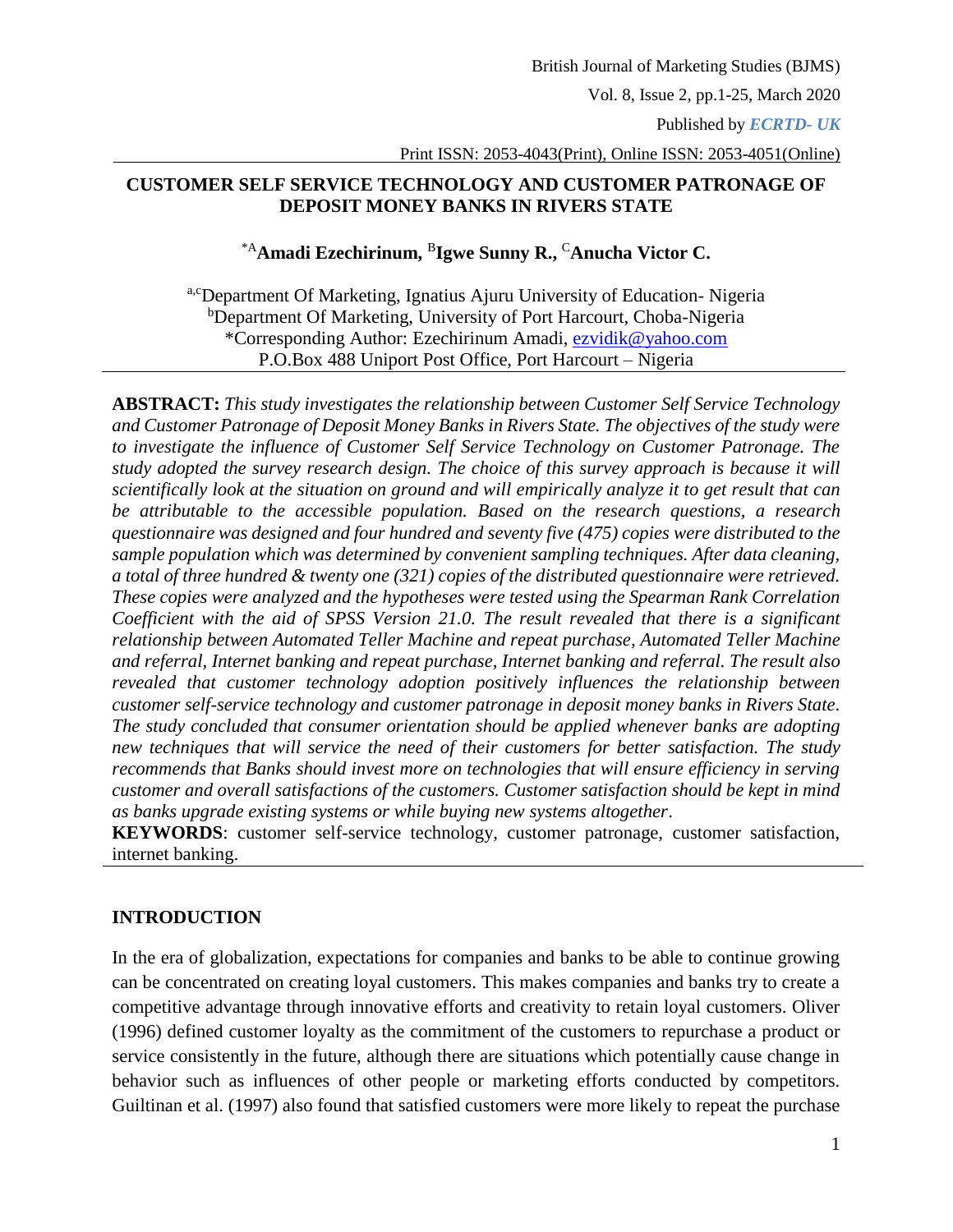of products or services and even become loyal customers and not to think of switching to another banks.

Today's fast-paced world is becoming increasingly characterized by technology-facilitated transactions. Growing numbers of customers interact with technology to create service Outcomes instead of interacting with a service firm employee. Self-service technologies (SSTs) are technological interfaces that enable customers to produce a service independent of direct service employee involvement. Examples of SSTs include automated teller machines (ATMs), automated hotel checkout, banking by telephone, and services over the Internet, such as Federal Express package tracking and online brokerage services.

Currently, handling day to day banking operations cannot be separated from the use of computer technology in order to achieve effectiveness and efficiency, especially in meeting the demands of customers. The application of technology such as self-service technology (SST) in on-line banking system, internet banking, mobile banking, mobile phone-based (phone banking), the use of Automatic Teller Machine (ATM) is one of bank's strategies in retaining and satisfying customers and in creating a competitive advantage in an effort to compete with other banks. According to Bobbitt and Dabholkar (2001) rapid use of technology in self-service technology indicates that consumers have changed how they access various services, including accessing banking services. This is evident from the growing number of products or services using technology and the growth of the role of technology in a manufacturer-customer interaction which has been very rapid since the beginning of the 21st century (Parasuraman, 2000; Howard & Worboys, 2003). As customer service is an essential factor in the current market place, retailers are adopting self-service technologies (SSTs) to improve the quality of service. Technological interfaces enable companies to delight their customers instantly by allowing them to solve their problems using technology (Bitner *et al*., 2002).

Banks that deliver successful self-service solutions undoubtedly carve a niche for their selves and have a different orientation. They create an experience that customers genuinely want, find valuable and are excited about. They then deliver that experience in a way that customers control. This mindset shift from "self-service" to "digital do-it-yourself" can make a huge difference in customers' adoption rates. Importantly, the most successful banking self-service strategies encourage customers to opt in; they do not simply foist self-service upon their customers, with the expectation that they will comply. In other words, self-service should not be something banks do to their customers. It should be a channel they develop with their customers. This means designing self-service solutions that are simple to use, address the needs of customers (not banks), and allow customers to control their experience.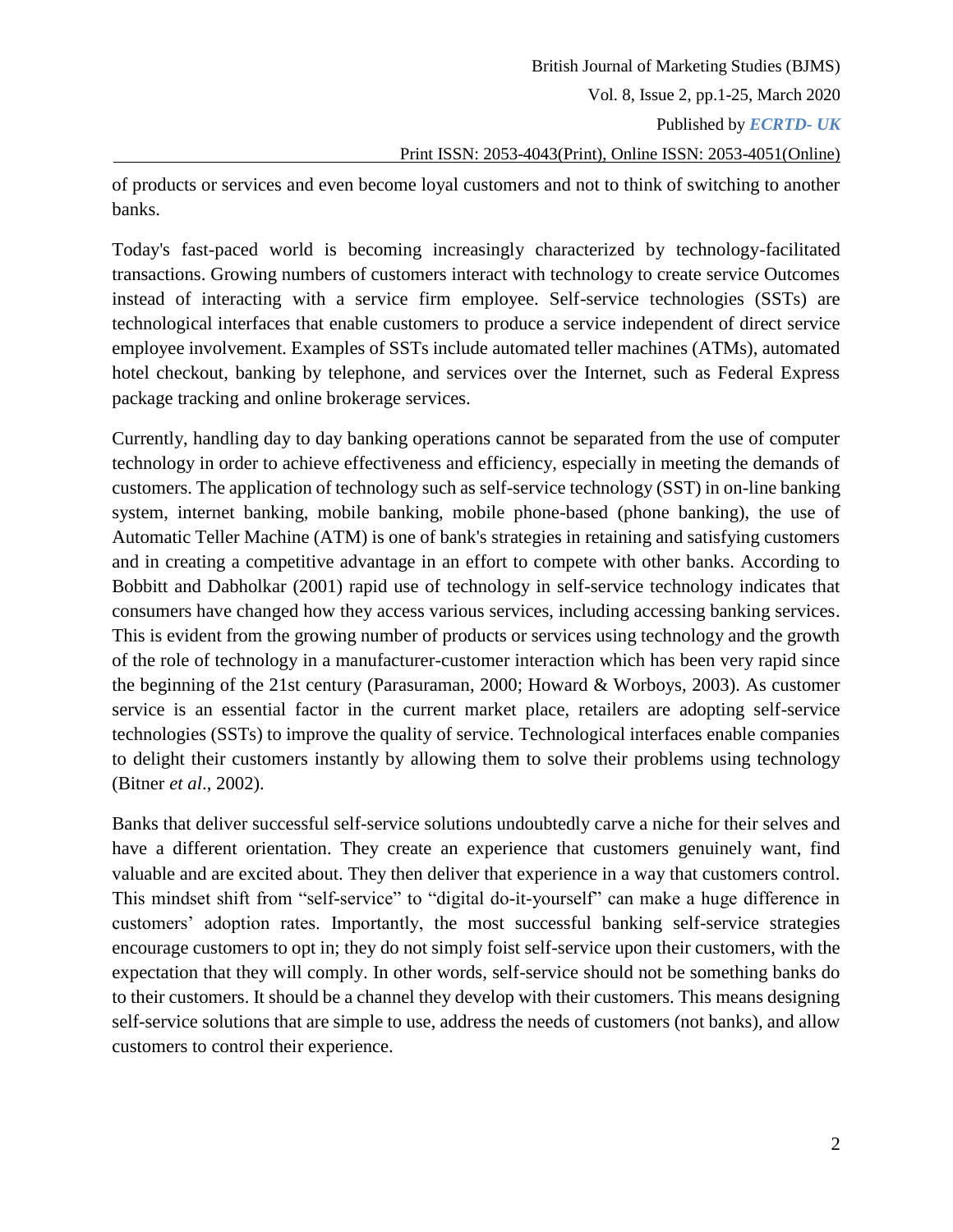Published by *ECRTD- UK* 

### Print ISSN: 2053-4043(Print), Online ISSN: 2053-4051(Online)

From empirical point of view, many studies have been carried out on the construct and concept of self service technology banking with other construct and practices. For instance; Cunningham, Young, and Gerlach, (2008) studied "Consumer Views of Self-Service Technologies". Meuter, Ostrom, Roundtree, and Bitner, (2000) examined Self-Service Technologies: Understanding Customer Satisfaction with Technology-Based Service Encounters. Ombati, Magutu, Nyamwange, and Nyaoga, (2010), investigated on "Technology and service quality in the banking industry". Joshua, (2009), worked on "Adoption of Technology Enabled Banking Self Services antecedents and consequences". It is therefore factual that from the listed empirical studies, most studies have not critically looked at how self-service technology has improved the loyalty of customers towards such practices. A literature gap therefore exist and our departure point is to empirically investigate the relationship between customer self-service technology and customer patronage of deposit money banks in Rivers State**.**

#### *Statement of the Problem*

With the increasingly intense levels of competition among banks, there is intense race to provide high level of satisfaction to customers. Giving satisfaction to customers is very important and is the key in creating customer loyalty because banks will get a lot of benefit from the achievement of a high level of satisfaction. In addition to preventing customers switching to other banks, a high level of satisfaction may also be provided in order to reduce customer sensitivity to price, which may reduce service costs and, in turn, improve the reputation of marketing failures (Fornell, 1992). This can create high customer loyalty that will create the worth of mouth regarding the banks" good reputation. Getting satisfaction as expected, customers will express high level satisfaction which can be the step of managing customers to create realistic expectations (Jones et al., 2007).

Presently, the level of awareness is very poor with the introduction of technological innovation in the banking systems in terms of self service which perhaps may have helped in reducing the waiting line in the bank. Most customers are yet to adopt the innovation as many experience users still complain of bad network service, privacy and security issue as well as lack of customer service support. The satisfaction derived from a service could stimulate the continuous loyalty of a customer to such product or services. Many studies are yet to focus their attention on how this concept of self service technology can enhance customer loyalty and improve performance. This study therefore seeks to evaluate the use of self service technology on customer patronage in the banking sector in Rivers State.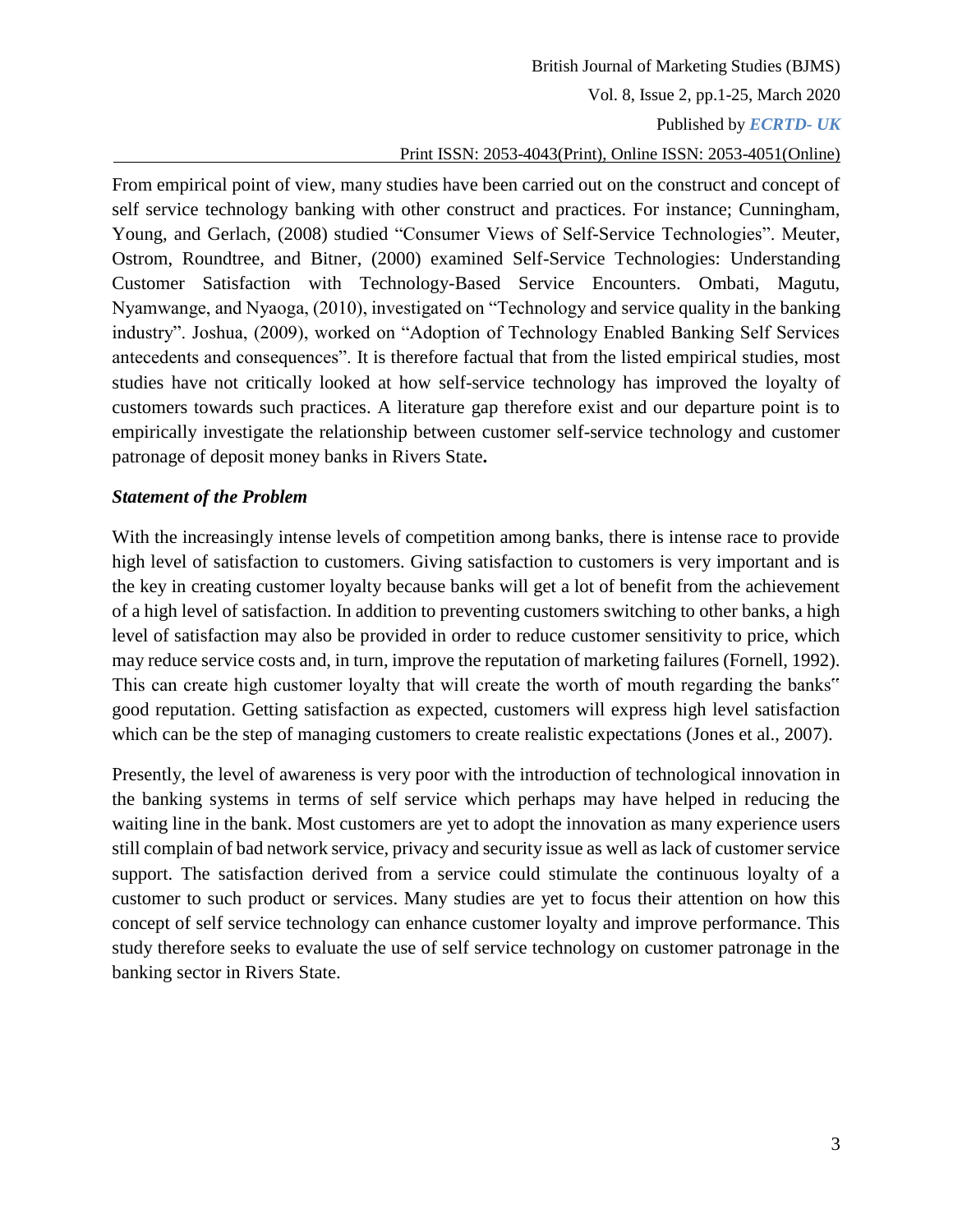#### British Journal of Marketing Studies (BJMS)

Vol. 8, Issue 2, pp.1-25, March 2020

Published by *ECRTD- UK* 

Print ISSN: 2053-4043(Print), Online ISSN: 2053-4051(Online)





*Figure* 1: Conceptual Framework on the Relationship between Customer Self Service Technology and Customer Patronage in Deposit Money Banks in Rivers State

*Source:* Researcher's Conceptualization from Review of Related Literature, 2019

## *Objectives of the Study*

The general objective of this study was to examine the relationship between the customer self service technology and customer patronage in deposit money banks in Rivers State. Concisely, the following specific objectives include:

- i. To examine the relationship between automated teller machine and customer patronage of deposit money banks in Rivers State.
- ii. To examine the relationship between internet banking and customer patronage of deposit money banks in Rivers State.
- iii. To determine the extent to which consumer technology adoption influence the relationship between customer self service technology and customer patronage of deposit money banks in Rivers State.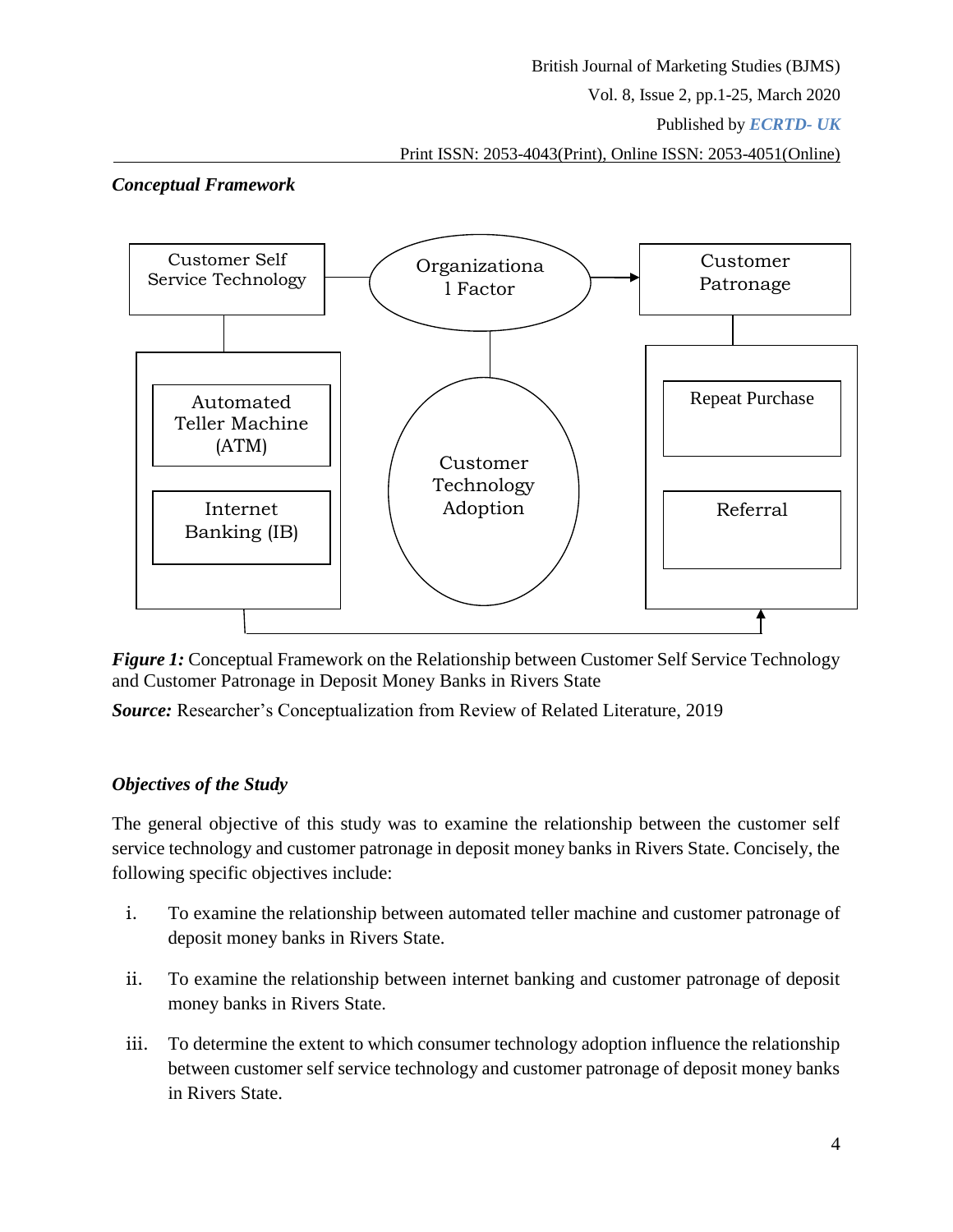# *Research Questions*

In this section of the study, the following research questions were stated;

- i. To what extent does automated teller machine influence customer patronage of deposit money banks in Rivers State?
- ii. To what extent does internet banking influence customer patronage of deposit money banks in Rivers State?
- iii. To what extent does customer technology adoption influence the relationship between customer self-service technology and customer patronage of deposit money banks in Rivers State?

## *Research Hypotheses*

The following null hypotheses are formulated to guide the study:

**Ho1:** There is no significant relationship between automated teller machine and repeat purchase in deposit money banks in Rivers State.

**Ho2:** There is no significant relationship between automated teller machine and referral in deposit money banks in Rivers State.

**Ho3:** There is no significant relationship between internet banking and repeat purchase in deposit money banks in Rivers State.

**Ho4:** There is no significant relationship between internet banking and referral in deposit money banks in Rivers State

**Ho5:** Customer technology adoption does not significantly influence the relationship between customer self service technology and customer patronage in deposit money banks in Rivers State.

## **LITERATURE / THEORETICAL UNDERPINNING**

## *Theoretical Review*

Technology Acceptance Model has been developed by Davies (1989) is one of the most popular research models to predict use and acceptance of information systems and technology by individual users.

TAM has been widely studied and verified by different studies that examine the individual technology acceptance behavior in different information systems constructs. In TAM model, there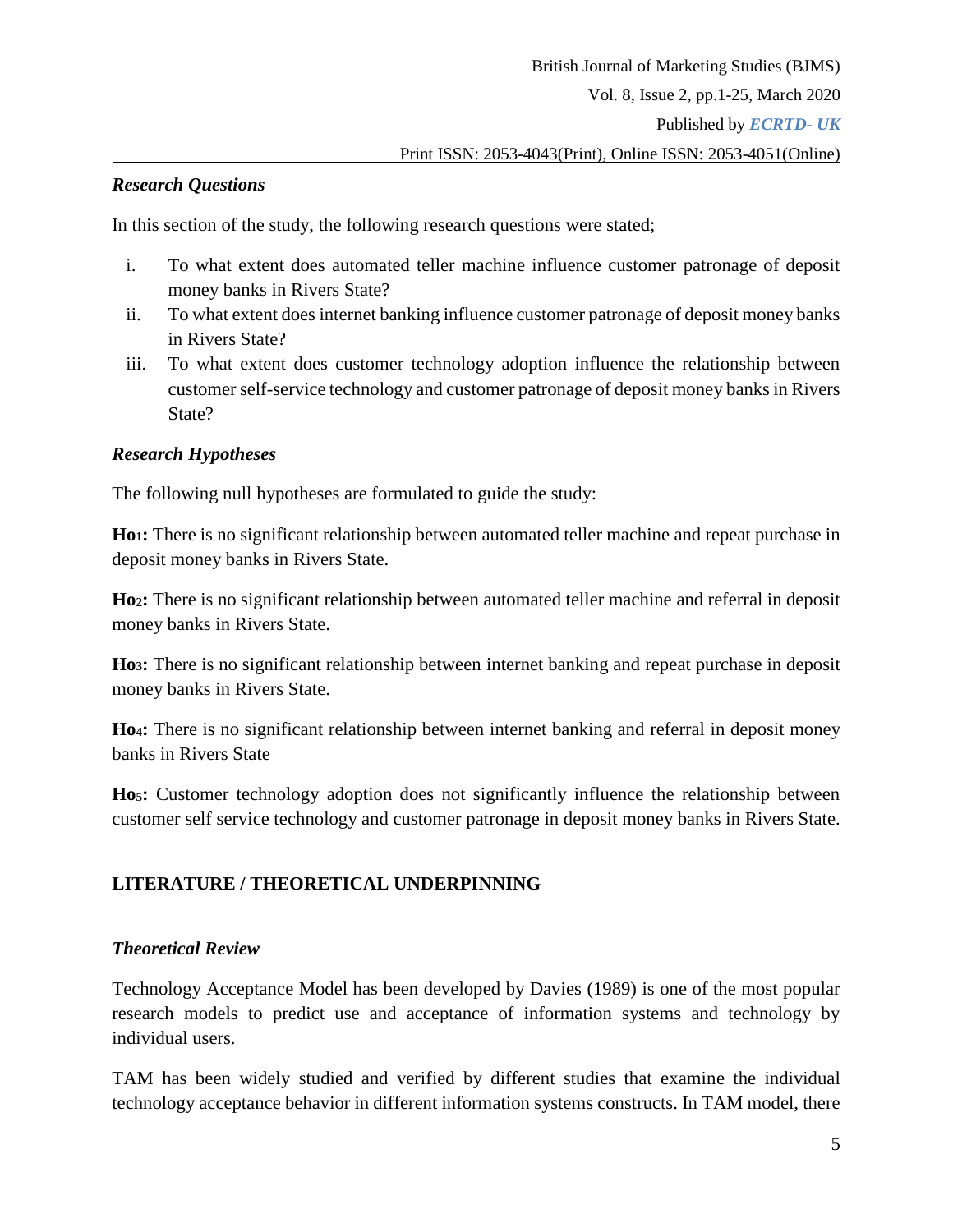#### British Journal of Marketing Studies (BJMS)

Vol. 8, Issue 2, pp.1-25, March 2020

#### Published by *ECRTD- UK*

#### Print ISSN: 2053-4043(Print), Online ISSN: 2053-4051(Online)

are two factors perceived usefulness and perceived ease of use is relevant in computer use behaviors. Davies (1989) defines perceived usefulness as the prospective user's subjective probability that using a specific application system will enhance his or her job or life performance. Perceive ease of use (EOU) can be defined as the degree to which the prospective user expects the target system to be free of effort. According to TAM, ease of use and perceived usefulness are the most important determinants of actual system use. These two factors are influenced by external variables. The main external factors that are usually manifested are social factors, cultural factors and political factors. Social factors include language, skills and facilitating conditions. Political factors are mainly the impact of using technology in politics and political crisis. The attitude to use is concerned with the user's evaluation of the desirability of employing a particular information system application. Behavioral intention is the measure of the likelihood of a person employing the application.

#### *Conceptual Framework*

#### *a. Customer Self-Service Technology*

Self-service technology is defined as a technological interface that aid users generating service without direct involvement from the service company employee (Meuter et al., 2000). Self-service facilities are where consumers deliver services themselves through the use of technology (Meuter et al, 2000). Self-service technology cuts across a range of services, from traditional high contact services such as hotels to low contact services such as filling the car with petrol (Curran, Meuter & Suprenant, 2003; Meuter et al., 2000).

The purpose of SST usage can be classified as customer service, transactions and self-help (Meuter et al., 2000). SST channels in the banking industry include; Internet banking (IB), Mobile banking, automated teller machine (ATM) and electronic fund transfer (EFT).

These technologies allow customers to withdraw funds, transfer funds anytime, anywhere they want and accessibility has been extended through technological development as it allows customers to do business from their home and office. It makes the banking activities and transaction simpler to understand while reducing the waiting time of the customer; no long queue standing is required. SST ensures there is no requirement of direct control with bank, as services can be operating wherever customer wants24 hours a day, seven days a week.SST has enabled the corporate and retail customers to transact from home, office and traveling and significantly improved communication, and interaction between the bank and customer has been improved.

Past studies have acknowledged that personal interactions between consumers and front-line employees are important for consumer satisfaction and consumer commitment (Ganesh, Arnold and Reynolds, 2000). And now with rapid adoption of SST, the concern is the impact this potential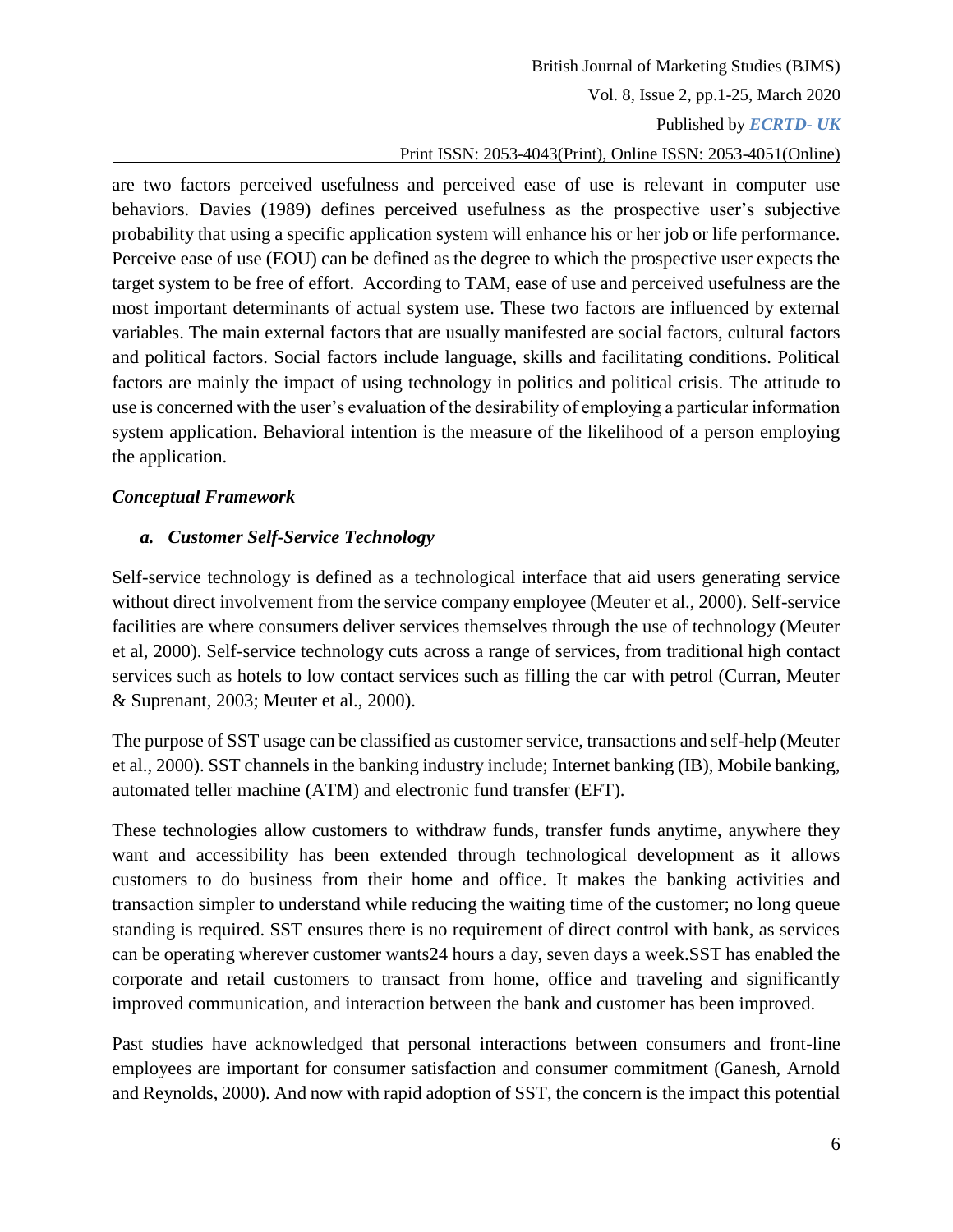Published by *ECRTD- UK* 

#### Print ISSN: 2053-4043(Print), Online ISSN: 2053-4051(Online)

loss of personal interaction may have on these evaluations, as consumer satisfy action and consumer commitment that are important for organizational survival (Anderson, Fornell & Lehmann, 1994).

The ability to obtain self-service customers and manage customer production challenges much of the existing knowledge. Brown (2000) states that "it now seems that most of what we know about services marketing and management has been derived from the study of face-to-face service encounters or at least over the telephone". Cumby and Barnes (1996) suggested that the affective dimensions of an exchange have an overriding influence on all other elements during service provision. The assertion here is that consideration of the feelings produced by how the customer is treated by or interacts with employees of the service organization is critical to the effective management of the service encounter (Cumby and Barnes, 1996). Zeithaml et al. (1990) even suggested that replacing contact employees with technology may hurt a service firm's performance since employees can better develop relationships with customers. In short, when companies consider developing TBSS, the impact of replacing interpersonal contact between the customer and the service provider cannot be underestimated. The study therefore adopted automated teller machine (ATM) and internet banking as the dimensions of customer self service technology.

### *b. Customer Patronage*

According to the New Webster Dictionary (1994), Patronage can be said to mean "the material help and encouragement given by a patron, in this instance the patron in seen to be a customer in an exchange transaction. It could also mean "the act of being a regular customer to a shop. In a highly competitive industry, such as banking, satisfying the customers should be the primary focus of firms that wish to sustain patronage (Johns & Tyas, 1996; Kivela, Inbakaran, & Reece, 1999; Sulek & Hensley, 2004).

Service organizations can enhance customers purchase behavior by creating value in product offerings to meet customers' expectations and satisfy their needs. Fishbein and Ajzen (1975) view consumers" purchase intention as an important indicator for predicting consumer behavior. Patronage intention describes the likelihood that the consumer will be willing to buy a specific product in the future. Zeithaml (1988) notes that merchandize value perceptions drive purchase intentions and purchase behavior in organizations. Literature on regulatory focus theory abound (Wirtz & Lwin, 2009;Brockner, Higgins, & Low, 2004; Dodds et al, 1991; Lee, Aaker, & Gardner, 2004; Lockwood, Jordan & Kunda, 2002; Friedman & Forster, 2001).

Consumer research has examined the influence of merchandise value perceptions on consumer behavior (e.g., Dodds et al, 1991; Zeithaml et al, 1990) and shown that consumers' evaluations of merchandise or product value impact their patronage intentions in traditional stores. Therefore, purchase intention is found to be influenced by product value. Consumers' intention to purchase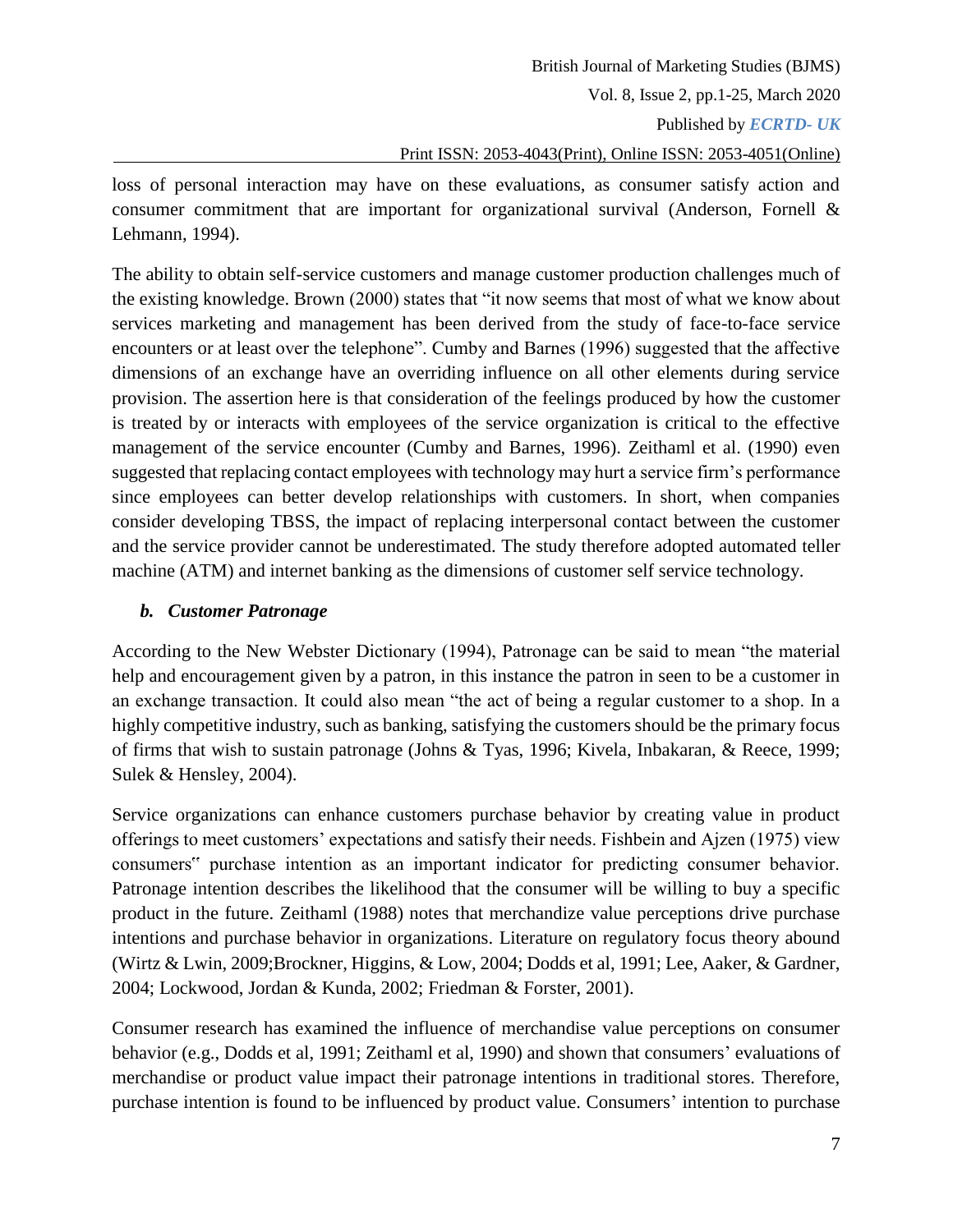can also be seen as a connection between their attitude towards a product and its actual purchase. According to Fishbein and Ajzen (1975), there are three notable measurement items for gauging purchase intentions: possible to buy, intended to buy and consider buying. For the purpose of this study, we hereby adopt the variables of repeat purchase and referral as the measures of customer patronage.

## *c. Customer Self Service Technology and Customer Patronage*

In a self-service system, the degree of a consumer's direct and active involvement in the service process is higher than that in other service systems. For example, Wikström refers to self-service as "a sort of joint venture in the marketplace, in which the consumer increasingly assumes the role of co-producer". The success of a bank in maintaining its customers to remain loyal to the bank depends on the implementation of marketing strategies such as product innovation, the provision of self-service technology that prioritizes user-friendly and fast service provision which can be done through electronic banking (e-banking), promotion, and improvement of service quality (Kurniasih, 2012). In addition, some banks from year to year always increase the number of ATMs and self-service facilities, and other technology to support electronic banking services aimed at satisfying customers. Ganguli and Roy (2011) in their research showed that four dimensions of quality service generic in technology-based banking services, including customer service, security technology and quality information, simplicity technology, and technology simplicity use and reliability. These four dimensions would positively influence customer satisfaction and customer loyalty. This is supported by the study of Buell et al. (2010) which stated that the use of self-service technology (SST) would influence customer satisfaction and retention as well as the switching cost. Proenca and Rodrigues (2011) also found that the users of self-service technology (such as ATMs, telephone banking, and internet banking) were more satisfied with the service provided by their banks compared to non-users of self-service technology. In addition, users of self-service technology of banks were more likely to express positive word of mouth than non-users of selfservice technology.

According to Bobbitt and Dabholkar (2001) rapid use of technology in self-service technology indicates that consumers have changed how they access various services, including accessing banking services. This is evident from the growing number of products or services using technology and the growth of the role of technology in a manufacturer-customer interaction which has been very rapid since the beginning of the 21st century (Parasuraman, 2000; Howard & Worboys, 2003). In addition, Devlin (1995) stated that the banking industry is one of the pioneers in the adoption of automation services as providers recognized as technology innovation in banking services which provide opportunities to differentiate themselves from competitors. Specifically, banks with enthusiastic adopted self-service technology of various types, including automatic teller machines (ATMs), telephone banking, internet banking, and mobile banking or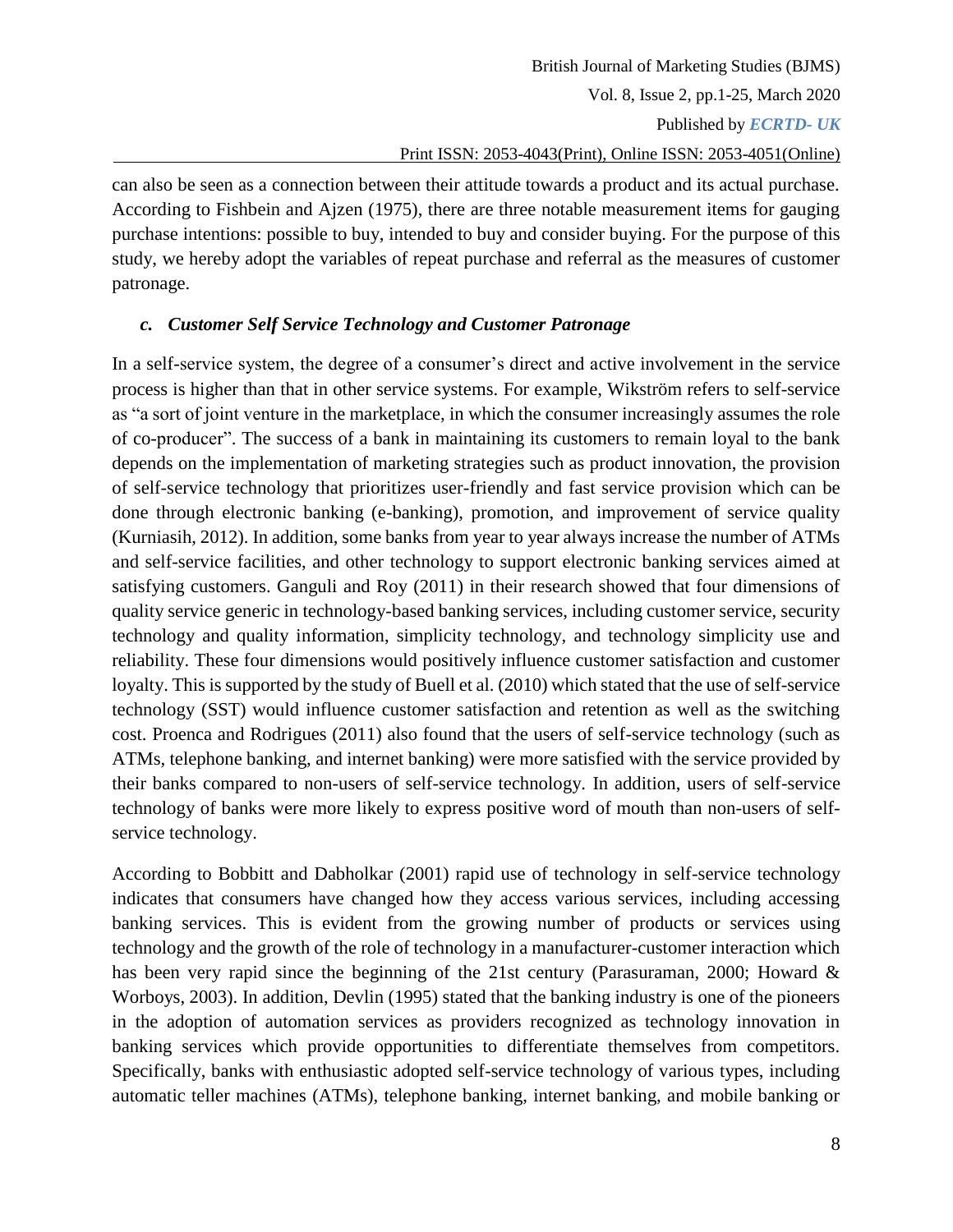Published by *ECRTD- UK* 

### Print ISSN: 2053-4043(Print), Online ISSN: 2053-4051(Online)

SMS banking, all of which could be utilized by customers independently to meet their needs without having to interact with bank employees (Meuter et al., 2000).

In the context of self-service interactions between the consumer and service provider, the human element is eliminated from the service provider's side. Consequently, the interaction type 'humanhuman' is not part of the self-service concept. The 'high-touch' that usually characterizes services is replaced with 'high-tech'. In the current literature, technology is considered an enabler of selfservice offerings.

# **Automated Teller Machine (ATM) and Customer Patronage**

The ATM is an innovative service delivery mode that offers diversified financial services like cash withdrawal, funds transfer, cash deposits, payment of utility and credit card bills, cheque book requests and other financial enquiries (Khan, 2010). Rose (1999) described ATM as follows: an ATM combines a computer terminal, record keeping system and cash vault in one unit, permitting customers to enter the bank's record keeping system with a plastic card containing a Personal Identification Number (PIN) or by punching a specific code into the computer terminal linked to the bank's computerized records 24-hours a day. A customer can access an ATM machine by using an ATM card. An ATM card is a plastic card that allows the bank account holder to do the same things at an ATM as he or she would do at a bank (Woelfel, 1994). Islam et al. (2007) also referred to ATM as a type of innovation that can mechanically accept deposits, issue withdrawals, transfer funds between accounts, collect bills and make small loans. A well-functioning ATM is a sure way of improving service quality in the banking industry.

Nigeria has witnessed rapid growth in the introduction and diffusion of Information and Communication Technologies (ICT) in its banking sector. Agboola (2006) found that the use of ICT in Nigerian banks has produced largely positive outcomes such as improved customer services, more accurate records, ensuring convenience in business time, prompt and fair attention and faster services. Work has been made easier, and more interesting, the competitive edge of banks, relationship with customers, and the solution of basic operational and planning problems has been improved (Olatokun & Igbinedion, 2009). However, among the more modern banking services such as electronic banking, internet banking, point of sales (POS) transactions, money transfer, ATMs emerged as the most popular. ATM awareness also ranked higher than awareness level about current accounts and slightly below savings. The following hypotheses are hereby stated;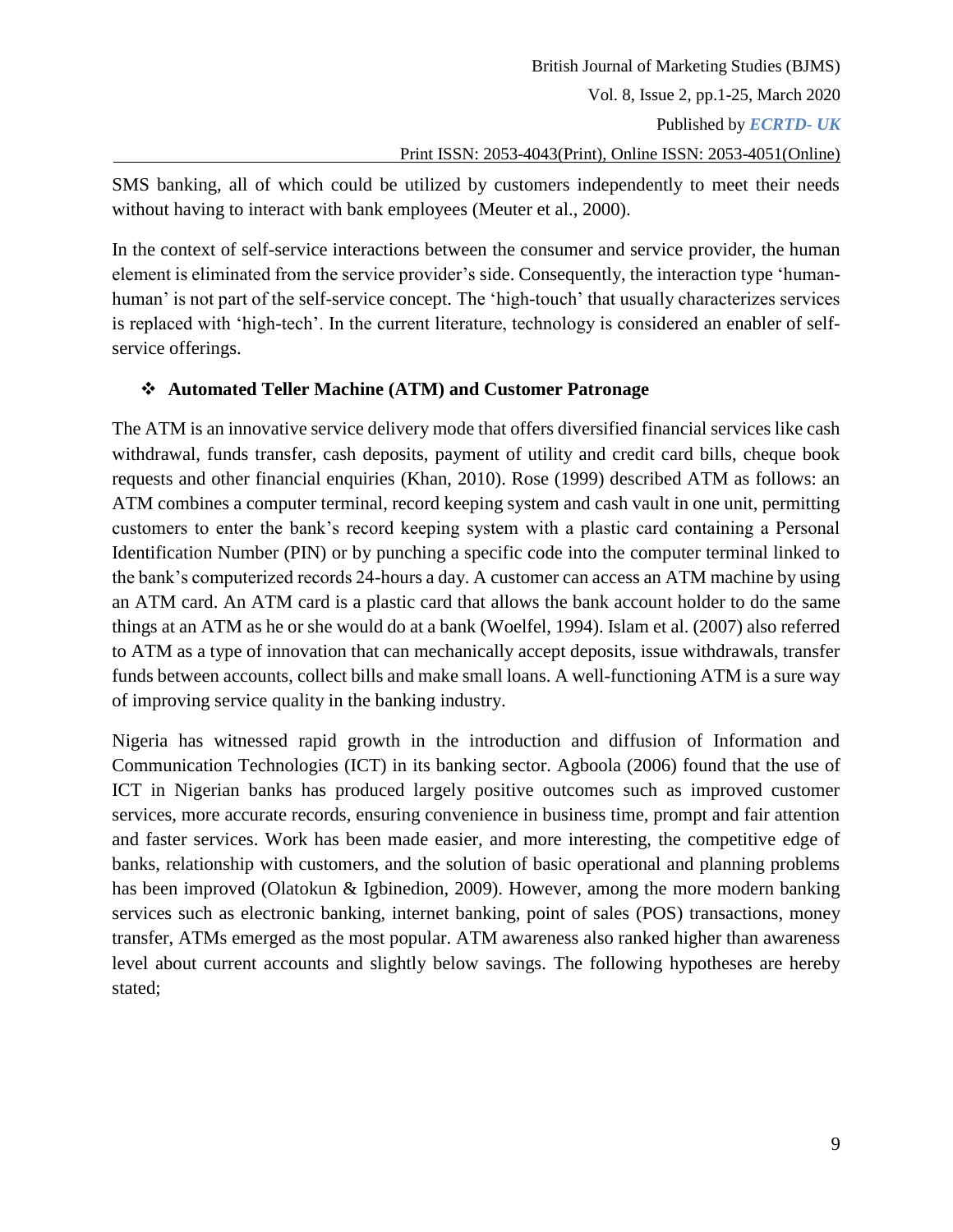**Ho1:** There is no significant relationship between automated teller machine and repeat purchase

**Ho2:** There is no significant relationship between automated teller machine and referral

# **Internet Banking and Customer Patronage of Deposit Money Banks**

Internet banking refers to the use of the Internet as a remote delivery channel for banking services. Such services include traditional ones, such as opening a deposit account or transferring funds among different accounts, and new banking services, such as electronic bill presentment and payment (allowing customers to receive and pay bills on a bank's Web site). Banks offer Internet banking in two main ways. An existing bank with physical offices can establish a Web site and offer Internet banking to its customers as an addition to its traditional delivery channels. A second alternative is to establish a "virtual," "branchless," or "Internet-only" bank. The computer server that lies at the heart of a virtual bank may be housed in an office that serves as the legal address of such a bank, or at some other location.

Internet Banking is defined as the usage of Internet and telecommunication networks to deliver banking services to customers. Customers can inquire information and carry out most banking services such as account balance inquiry, inter-account transfers, and bill-payment via the Internet. There are different perceptions of Internet Banking between the literature and practitioners. Internet banking is a web application based on client/server architecture in which Internet technology plays an important role.

Internet Banking allows account aggregation. With account aggregation, customers can manage several banking accounts held at different banks via a unique access point. This means that customers just log on to the Internet Banking websites which support account aggregation enable customers to access their account held at other banks, including deposit account, credit cards and award programs (Li, 2001). To use account aggregation service, a customer has to give settings such as the URL, user name and password of each external account. Once customer logs on to an account aggregation website, this system automatically logs onto other banks' Internet Banking sites just as if a customer is logged on to them directly. With account aggregation, a customer is able to access all information from an account held at another bank. This provides customers with convenience and time saving. Although this has many advantages to the customers, security, level of information access and legal standards to protect the banks and customers has led to a slow adoption. In view of the above, we therefore state the following hypotheses:

**Ho3:** There is no significant relationship between internet banking and repeat purchase

**Ho4:** There is no significant relationship between internet banking and referral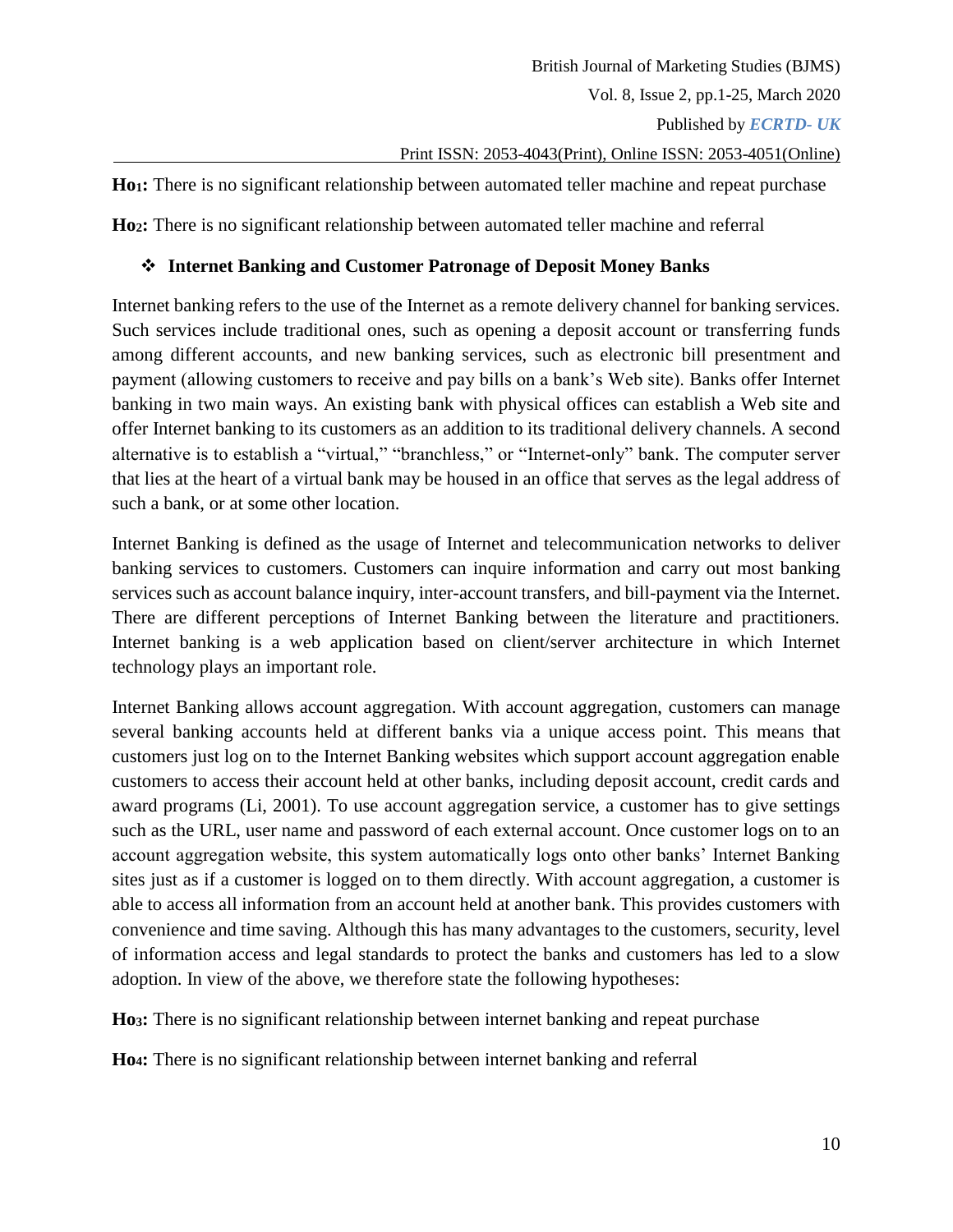# **Moderating influence of Customer Technology Adoption on the Relationship between Customer self Service Technology and Customer Loyalty**

Acceptance is adoption and continuing use of the product, service or idea. According to Rogers and Shoemaker (1971), consumers go through "a process of knowledge, persuasion, decision and confirmation" before they are ready to accept a product or service. Individuals who are skilled and always using the internet significantly affect the acceptance of Internet banking services. Users who are experienced in using computers and the Internet will influence them to use Internet banking services (Lassar et. al, 2005).The acceptances of internet banking services can be investigated through identifying the reasons of the use of internet banking (Eriksson et. al, 2005).

Shih and Fang (2003)agreed that the factors of behavior intention to use the Internet banking, which is the actual usage of banking transaction, attitude, subjective norms, perceived and relative advantages of the Internet banking, and normative influences. They also agreed with Wungwanit-Chakorn (2000) that compatibility and complexity of the Internet banking will influence the acceptance of the Internet banking usage. E-banking is regarded as an important delivery channel that offered one-stop services and information unit to gain competitive advantages in banking sector (Malek AL-Majadi and NikKamariahNik Mat, 2011). These studies contend that the currently relevant factors determining the adoption of Internet banking in Nigeria include the level of awareness or attention, the accessibility to computers and the Internet, convenience, privacy, costs, and the availability of knowledge and support concerning internet banking. On the other hand, Al-Somali et al. (2008) noted that low awareness of Internet banking is a critical factor in causing customers not to adopt internet banking and concurs that most important factors discouraging the use of Internet banking are lack of Internet access and not having a chance to try out Internet banking in a safe environment, thus not being in a position to access account.

According to Ganesh et al. (2000), the previous studies have identified that user input factors are a function of control, enjoyment and intention to use. Control could be described as the amount of effort and involvement required by consumers in electronic banking. On this basis, we state the following hypothesis:

**Ho5:** Customer technology adoption does not significantly influence the relationship between customer self-service technology and customer patronage in deposit money banks in Rivers State.

# **METHODOLOGY**

Our study adopted quasi-experimental research design which employed cross sectional survey approach. Sullivan (2001) asserts that a survey "is a data collection technique in which information is gathered from individuals by having them respond to questions or statements". Survey method is also useful because it supports our triangulations of methodology as Sullivan (2001) believes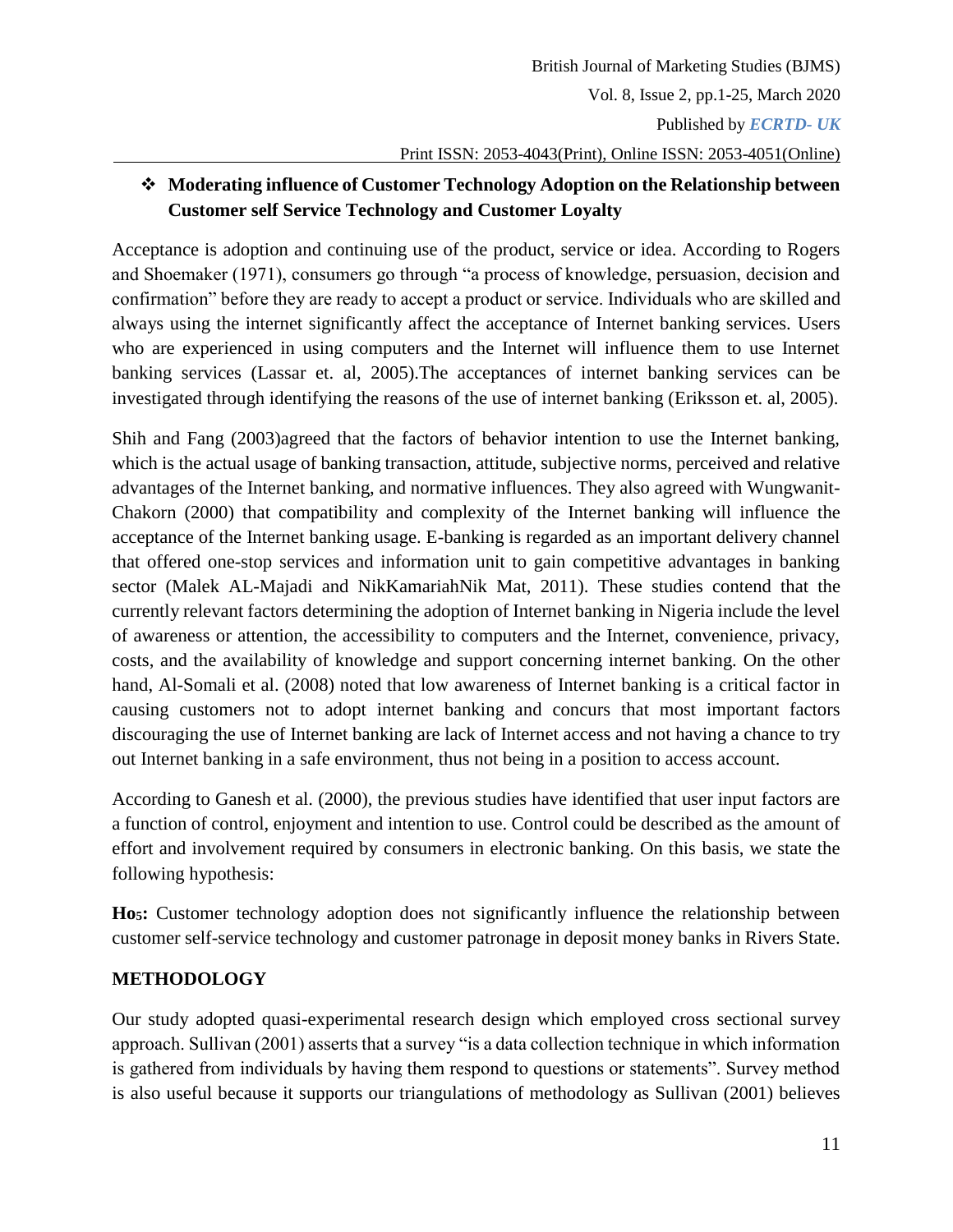#### British Journal of Marketing Studies (BJMS)

Vol. 8, Issue 2, pp.1-25, March 2020

Published by *ECRTD- UK* 

Print ISSN: 2053-4043(Print), Online ISSN: 2053-4051(Online)

that some survey methods allow for the use of both questionnaire and other data collection techniques like informal discussion, documented evidence. Besides, the quasi-experimental research design was adopted due to the complex relationship that exists between the study variables. This choice is informed by the fact that the researcher does not have perfect control of the variables that could affect the study. Therefore a non-contrived research setting was adopted. Our population consisted of all money deposit bank customers in the 19 deposit money banks in Rivers State. The researcher purposively administers twenty (25) copies of questionnaire to customers in each of the nineteen (19) deposit money banks in Rivers State. This gave a total of four hundred and seventy five (475) copies.

| $S/N0$ .        | <b>Names of Quoted Banks in Rivers State</b> | Number to be given each |
|-----------------|----------------------------------------------|-------------------------|
|                 |                                              | bank customers          |
| $\mathbf{1}$    | Unity Bank Plc                               | 25                      |
| $\overline{2}$  | Citibank Nigeria                             | 25                      |
| $\overline{3}$  | Wema Bank Plc                                | $\overline{25}$         |
| $\overline{4}$  | Zenith Bank Plc                              | 25                      |
| $\overline{5}$  | Heritage Bank                                | $\overline{25}$         |
| 6               | <b>Keystone Bank</b>                         | 25                      |
| $\overline{7}$  | <b>Union Bank</b>                            | 25                      |
| 8               | Standard chartered bank                      | 25                      |
| 9               | Access/Diamond Bank Plc                      | 25                      |
| 10              | Ecobank Plc                                  | 25                      |
| 11              | <b>Suntrust Bank Plc</b>                     | 25                      |
| $\overline{12}$ | First City Monument Bank (FCMB)              | $\overline{25}$         |
| 13              | Fidelity Bank Plc                            | 25                      |
| 14              | <b>First Bank Plc</b>                        | 25                      |
| 15              | <b>Guarantee Trust Bank Plc</b>              | 25                      |
| 16              | Polaris Bank Plc                             | 25                      |
| 17              | <b>Stanbic Bank</b>                          | 25                      |
| 18              | <b>Sterling Bank</b>                         | 25                      |
| 19              | United Bank of Africa (UBA)                  | 25                      |
|                 | <b>TOTAL</b>                                 | 475                     |

#### **Table 1: List of Quoted Banks in Rivers State**

**Source:** Nigerian Stock Exchange; March, 2019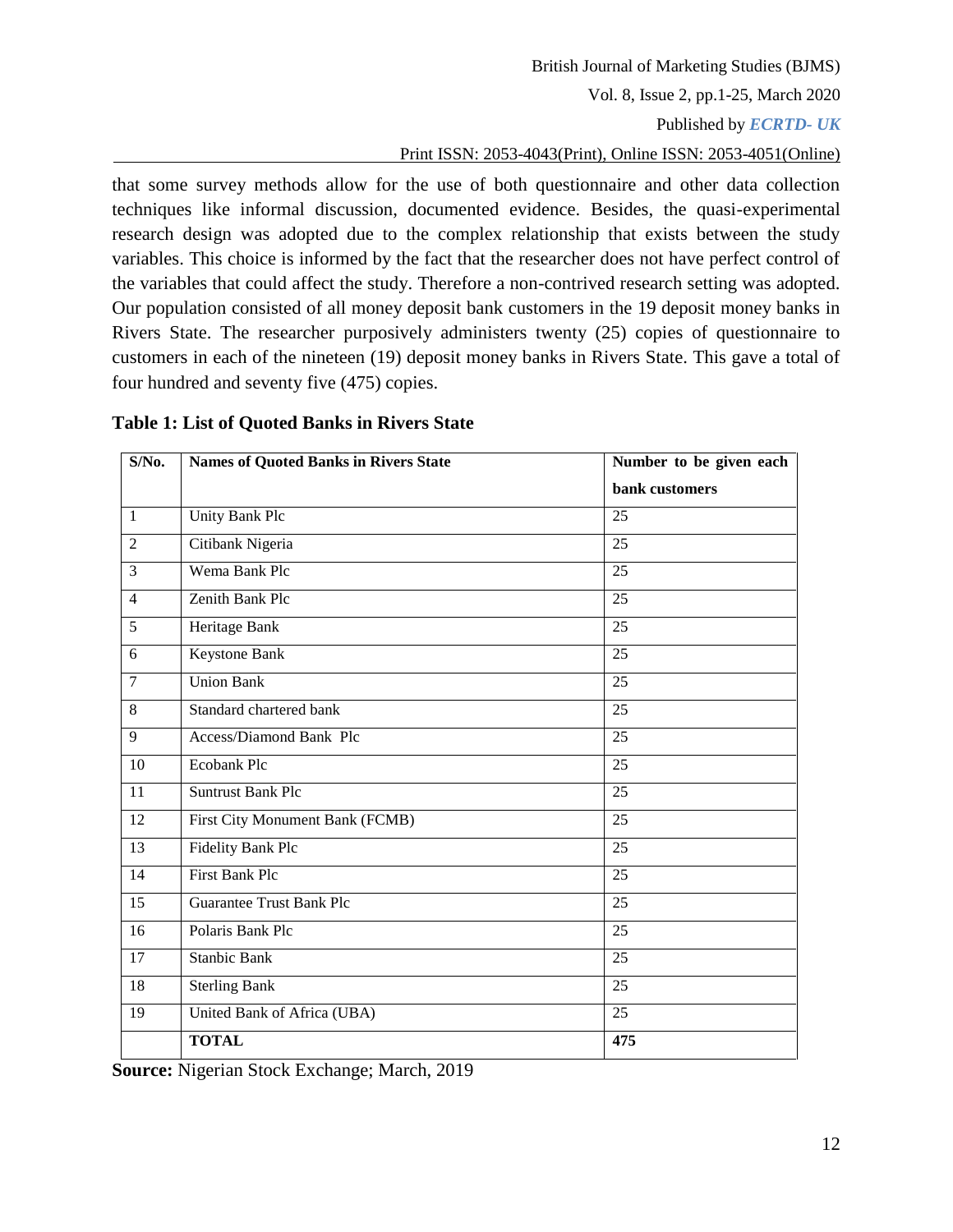The instruments used for data collection involved the questionnaire and documentary instrument. For the purpose of this study, a self-administered, questionnaire was employed. The questionnaire was structured into sections A and B. Section A dealt with the demographics of the respondents, while section B dealt with the study variables. The questions were designed in a simple format to ease administration. Multiple choice methods were adopted in framing the questions and the questions were structured using five-point Likert scale which solicited information from the customers of the bank chosen for the study.

In this study, we adopted a combination of descriptive and inferential statistical tools with statistical package for social sciences (SPSS) version 21.0 facilitating the analysis. Charts, frequency tables, means, as well as percentages constituted the descriptive statistical tools used to conduct the necessary demographic and univariate analysis. Bivariate and multivariate analyses will be carried out through parametric inferential statistical tools. The Spearman's Rank (rho) correlation will be used to analyze the relationship between independent and dependent variables at P>0.01 (two-tailed test).

## **RESULTS AND FINDINGS**

# *Analysis of Responses*

| S/N            | <b>Opinions</b>                                           | <b>SA</b>                       | A                               | $\mathbf{U}$         | D                      | <b>SD</b>              | Mean      | <b>Total</b>           |
|----------------|-----------------------------------------------------------|---------------------------------|---------------------------------|----------------------|------------------------|------------------------|-----------|------------------------|
|                |                                                           |                                 |                                 |                      |                        |                        | $\bar{x}$ |                        |
|                |                                                           | $\frac{0}{0}$<br>N <sub>o</sub> | $\frac{0}{0}$<br>N <sub>o</sub> | $\frac{0}{0}$<br>No. | N <sub>o</sub><br>$\%$ | $\%$<br>N <sub>0</sub> |           | $\%$<br>N <sub>o</sub> |
| -1             | I find using the ATM very simple                          | 116(36)                         | 76<br>(24)                      | 59<br>(18)           | 33<br>(10)             | 37<br>(12)             | 3.63      | 321<br>100             |
| $\overline{c}$ | I prefer using ATM for my utility<br>payments             | (31)<br>98                      | 114(36)                         | 62<br>(19)           | 27<br>(8)              | 20<br>(6)              | 3.76      | 321<br>100             |
| 3              | I require nobody to interpreted the<br>ATM command for me | 105(33)                         | 78<br>(24)                      | (22)<br>69           | 42<br>(13)             | 27<br>(8)              | 3.59      | 321<br>100             |
| 4              | I use another banks ATM with my<br>bank ATMcard easily    | 76 (24)                         | 116(36)                         | 59<br>(18)           | 33<br>(10)             | 37<br>(12)             | 3.63      | 321<br>100             |
| 5              | I access many ATM point at a very<br>close distance       | 98<br>(31)                      | 114(36)                         | 62<br>(19)           | 27<br>(8)              | 20<br>(6)              | 3.76      | 321<br>100             |

# **Table 2: Automated Teller Machine (ATM)**

**Source**: Survey Data, 2019

Table 2 shows respondents' views on automated teller machine (ATM) with the mean value of  $\bar{x}$  =3.63. On the first question on the table, 36% of the total respondents indicated strongly agree, 24% indicated agree, 18% indicated undecided, 10% of respondents indicated disagree. While,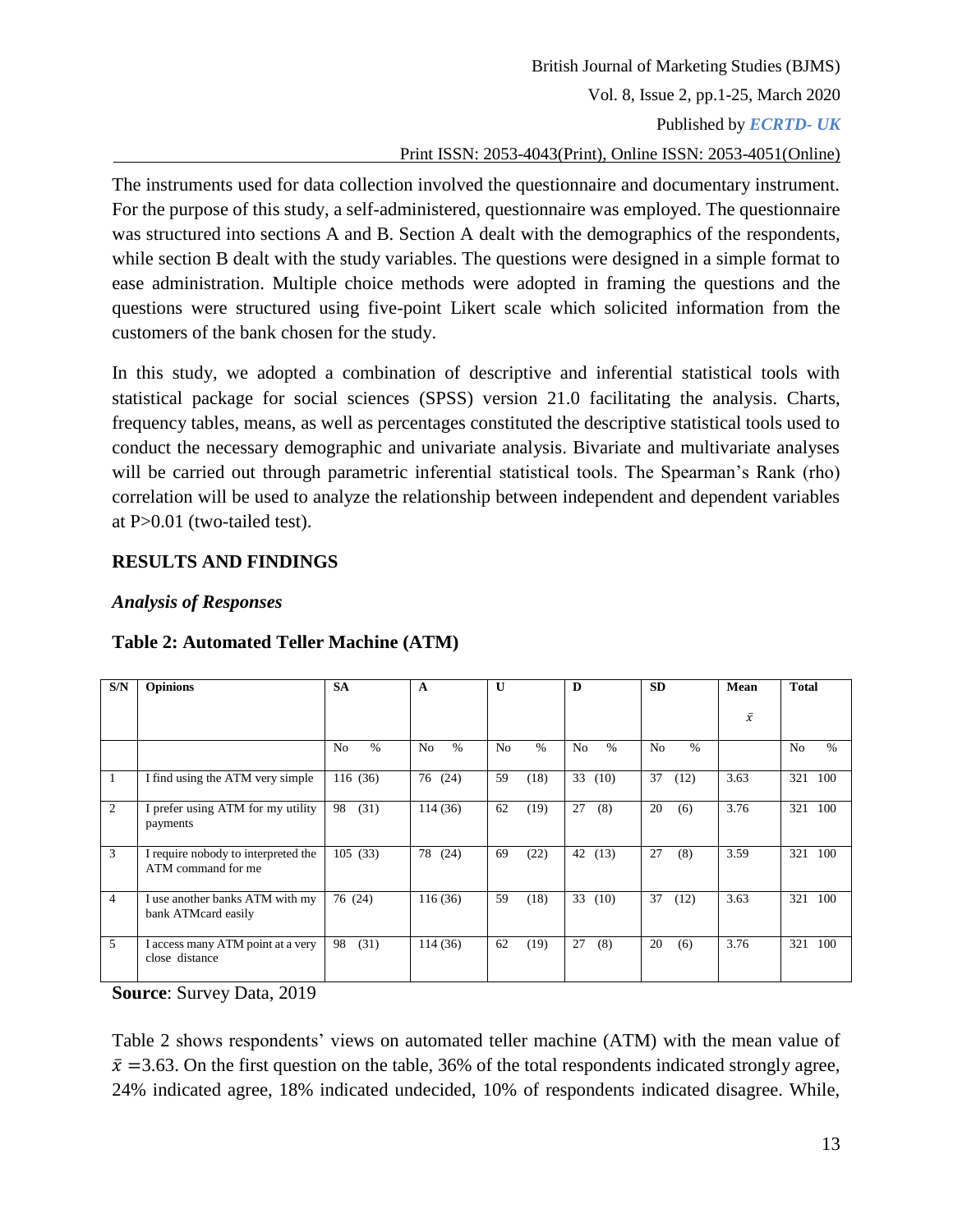#### British Journal of Marketing Studies (BJMS)

Vol. 8, Issue 2, pp.1-25, March 2020

#### Published by *ECRTD- UK*

### Print ISSN: 2053-4043(Print), Online ISSN: 2053-4051(Online)

12% of respondents indicated strongly disagree. To the second option, a mean value of  $\bar{x} = 3.76$ was obtained 31% of respondents indicated strongly agree, 36% indicated agree, 19% indicted undecided, 8% indicated disagree, while 6% of respondents indicated strongly disagree.To the third view, a mean value of  $\bar{x}$  =3.59 was obtained 33% of respondents indicated strongly agree, 24% indicated agree, 22% of respondents were undecided. 13% indicated disagree, while 8% indicated strongly disagree. To the fourth option, a mean value of  $\bar{x} = 3.63$  was obtained 24% of respondents indicated strongly agree, 36% indicated agree, 18% indicted undecided, 10% indicated disagree, while 12% of respondents indicated strongly disagree. To the fifth view, a mean value of  $\bar{x}$  =3.76 was obtained 31% of respondents indicated strongly agree, 36% indicated agree, 19% of respondents were undecided. 8% indicated disagree, while 6% indicated strongly disagree.

| S/N            | Opinions                                                                                                                    | <b>SA</b>                       | $\overline{A}$                  | U                      | D                      | <b>SD</b>              | Mean $\bar{x}$ | Total                  |
|----------------|-----------------------------------------------------------------------------------------------------------------------------|---------------------------------|---------------------------------|------------------------|------------------------|------------------------|----------------|------------------------|
|                |                                                                                                                             |                                 |                                 |                        |                        |                        |                |                        |
|                |                                                                                                                             | N <sub>o</sub><br>$\frac{0}{0}$ | $\frac{0}{0}$<br>N <sub>0</sub> | N <sub>o</sub><br>$\%$ | N <sub>o</sub><br>$\%$ | $\%$<br>N <sub>0</sub> |                | N <sub>o</sub><br>$\%$ |
|                | I am willing to provide credit card<br>and purchase information over the<br>Internet when this information is<br>encrypted. | 100(31)                         | 56 (17)                         | 44<br>(14)             | (22)<br>71             | 50<br>(16)             | 3.26           | 100<br>321             |
| $\overline{c}$ | Security plays a vital role in internet<br>banking adoption and continued use                                               | 123 (38)                        | 50(16)                          | 55 (17)                | (13)<br>41             | 52<br>(16)             | 3.47           | 321<br>100             |
| 3              | It reduces the stress of carrying<br>money                                                                                  | 106(33)                         | 69 (21)                         | 50(16)                 | 31(10)                 | 65<br>(20)             | 3.37           | 321<br>100             |
| 4              | It reduces the risk of being robbed<br>by hoodlums                                                                          | 88<br>(27)                      | 95<br>(30)                      | 61 (19)                | 35<br>(11)             | 42 (13)                | 3.23           | 321<br>100             |
| 5              | It is very fast in payment delivery                                                                                         | (29)<br>94                      | 70<br>(22)                      | 60<br>(19)             | 57<br>(18)             | 40<br>(13)             | 3.27           | 321<br>100             |

#### **Table 3: Internet Banking**

**Source**: Survey Data, 2019

Table 3 reveals the respondents views on internet banking with a mean value of  $\bar{x} = 3.26$ . For the first view, 31% of respondents indicated strongly agree, 17% indicated agree, 14% indicated undecided, 22% indicated disagree, while 16% of the total respondents indicated strongly disagree. To the second view, a mean value of  $\bar{x} = 3.47$  was obtained. 38% of respondents indicated strongly agree, 16% indicated agree, 17% indicated undecided, 13% indicated disagree, while 16% of the respondents indicated strongly disagree. To the third view, a mean value of  $\bar{x} = 3.37$  was obtained 33% of respondents indicated strongly agree, 21% indicated agree, 16% of respondents indicated undecided, 10% indicated disagree, while 20% of respondents strongly disagree. To the fourth view, a mean value of  $\bar{x}$  =3.23 was obtained. 27% of respondents indicated strongly agree, 30% indicated agree, 19% indicated undecided, 11% indicated disagree, while 13% of the respondents indicated strongly disagree. To the fifth view, a mean value of  $\bar{x} = 3.27$  was obtained 29% of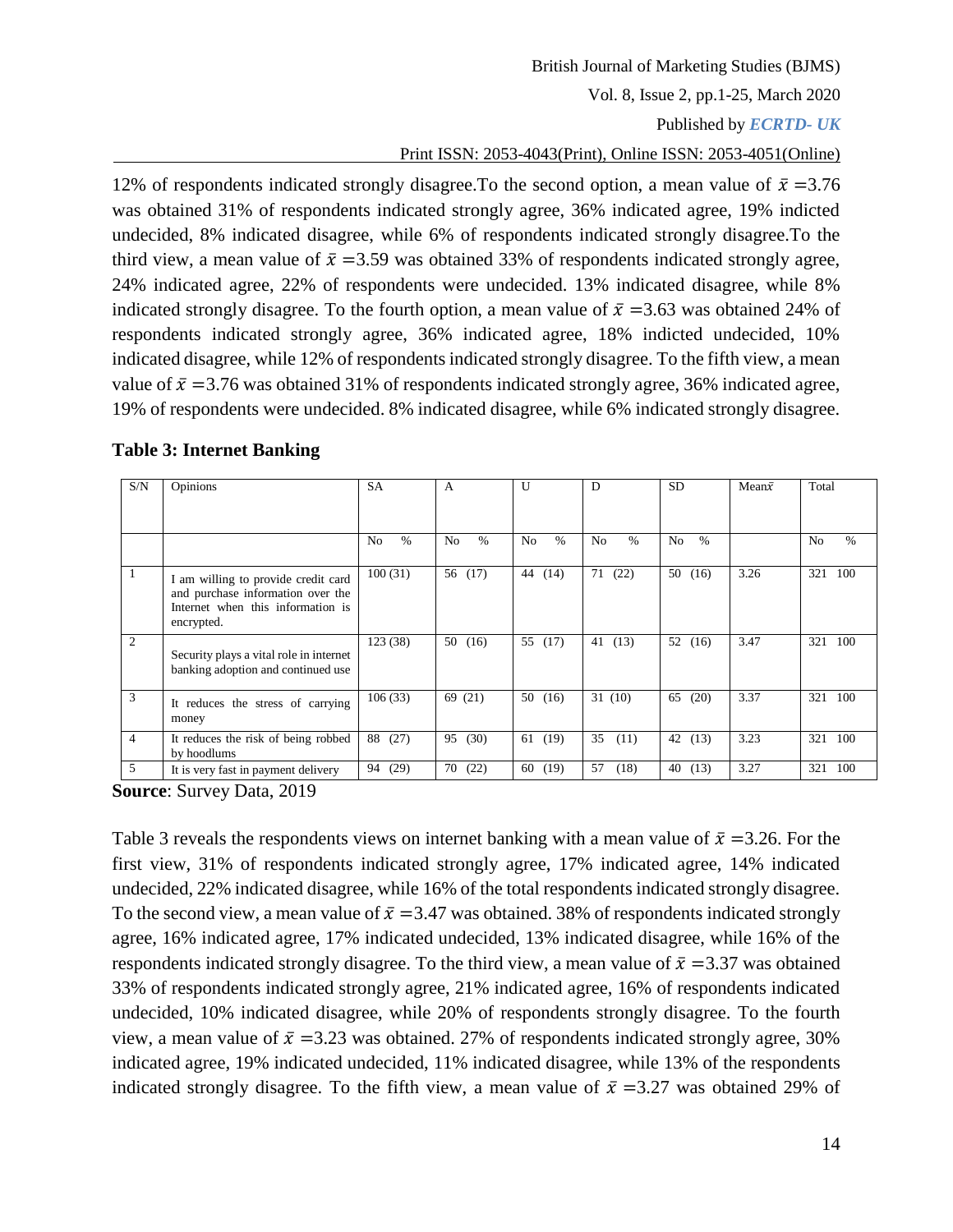Published by *ECRTD- UK* 

Print ISSN: 2053-4043(Print), Online ISSN: 2053-4051(Online)

respondents indicated strongly agree, 22% indicated agree, 19% of respondents indicated undecided, 18% indicated disagree, while 13% of respondents strongly disagree.

### **Table 4: Repeat Purchase**

| S/N            | Opinions                                                                                           | <b>SA</b>                       | A           | U                      | D                      | SD.        | Mean $\bar{x}$ | Total                  |
|----------------|----------------------------------------------------------------------------------------------------|---------------------------------|-------------|------------------------|------------------------|------------|----------------|------------------------|
|                |                                                                                                    | N <sub>o</sub><br>$\frac{0}{0}$ | No.<br>$\%$ | N <sub>o</sub><br>$\%$ | N <sub>o</sub><br>$\%$ | $\%$<br>No |                | N <sub>0</sub><br>$\%$ |
|                | I love to continue patronizing my<br>bank due to efficient service in the<br>use of mobile banking | 100(31)                         | 56 (17)     | 44<br>(14)             | 71<br>(22)             | 50<br>(16) | 3.26           | 321<br>100             |
| 2              | Adequate support service in<br>internet banking is the reason why<br>I am loyal to my bank         | 123 (38)                        | 50<br>(16)  | 55<br>(17)             | (13)<br>41             | 52 $(16)$  | 3.47           | 321<br>100             |
| 3              | I enjoy self support service with<br>my bank ATM each time I transact<br>with them                 | 106(33)                         | 69 (21)     | 50<br>(16)             | 31(10)                 | 65<br>(20) | 3.37           | 100<br>321             |
| $\overline{4}$ | The waiting line at my bank ATM<br>is one of the reason why repeat my<br>patronage                 | (31)<br>99                      | 71<br>(22)  | 50<br>(16)             | 55<br>(17)             | 46<br>(14) | 3.45           | 321<br>100             |

**Source:** Survey Data, 2019

Table 4 presents respondents' views on repeat purchase with a mean value of  $\bar{x} = 3.26$ . To the first opinion, 31% of the respondents indicated strongly agree, 17% indicated agree, 14% were undecided, 22% indicated disagree while 16% indicated strongly disagree.To the second view, a mean value of  $\bar{x}$  =3.47 was obtained. 38% of the respondents indicated strongly agree, 16% indicated agree, 17% indicated undecided, 13% indicated disagree, while 16% of respondents indicated strongly disagree. To the third opinion, a mean value of  $\bar{x} = 3.37$  was obtained 33% of respondents indicated strongly agree 21% indicated agree, 16% indicated undecided, 10% indicated disagree, while 20% indicated strongly disagree. To the fourth opinion, a mean value of  $\bar{x}$  =3.45 was obtained 31% of respondents indicated strongly agree 22% indicated agree, 16% indicated undecided, 17% indicated disagree, while 14% indicated strongly disagree.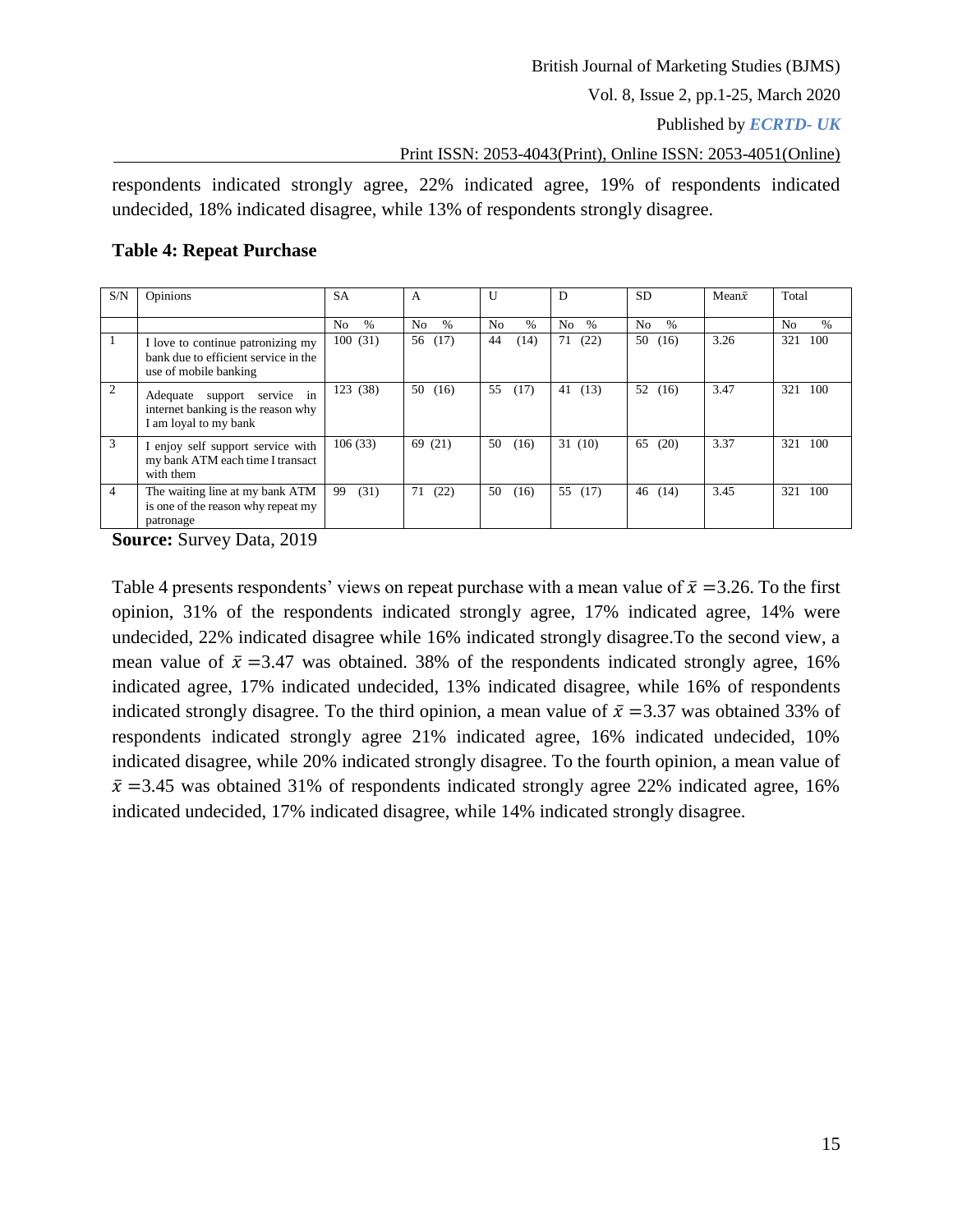Published by *ECRTD- UK* 

#### Print ISSN: 2053-4043(Print), Online ISSN: 2053-4051(Online)

| S/N            | Opinions                                                                                   | <b>SA</b>              | A           | U           | D                               | <b>SD</b>            | Mean $\bar{x}$ | Total               |
|----------------|--------------------------------------------------------------------------------------------|------------------------|-------------|-------------|---------------------------------|----------------------|----------------|---------------------|
|                |                                                                                            | $\%$<br>N <sub>0</sub> | $\%$<br>No. | $\%$<br>No. | N <sub>o</sub><br>$\frac{0}{0}$ | $\frac{0}{6}$<br>No. |                | $\frac{0}{0}$<br>No |
|                | Most of our new customers are<br>gotten from our existing customers                        | 110(34)                | 50<br>(16)  | (18)<br>59  | 43<br>(13)                      | (18)<br>59           | 3.34           | 100<br>321          |
| $\overline{2}$ | Our competitors refer customers to<br>us due to quality services that we<br>render         | (31)<br>98             | (31)<br>99  | (19)<br>60  | 45<br>(14)                      | 39<br>(12)           | 3.72           | 100<br>321          |
| 3              | We make close contact with our<br>newly referred customers                                 | (21)<br>67             | (30)<br>97  | 62<br>(19)  | 29<br>(9)                       | (21)<br>66           | 3.22           | 321 100             |
| 4              | Our mobile banking is so easy that<br>our customers can also teach new<br>customers to use | 105(33)                | 78<br>(24)  | (22)<br>69  | (13)<br>42                      | 27<br>(8)            | 3.59           | 100<br>321          |

### **Table 5: Referral**

**Source:** Survey Data, 2019

Table 5 represents respondents' opinion on referral with a mean value of  $\bar{x} = 3.34$ . To the first opinion in the table, 34% of respondents indicated strongly agree, 16% indicated agree, 18% indicated undecided, 13% indicated disagree, while 18% of the respondents strongly disagree.To the second opinion, a mean value of  $\bar{x} = 3.72$  was obtained 31% indicated strongly disagree, 31% indicated agree, 19% indicated undecided, 14% indicated disagree, while 12% of respondents indicated strongly disagree. To the third opinion, a mean value of  $\bar{x}$  =3.22 was obtained 21% of respondents indicated strongly agree, 30% indicated agree, 19% indicated undecided, 9% indicated disagree. While, 21% of the total respondents indicated strongly disagree. To the fourth opinion, a mean value of  $\bar{x} = 3.59$  was obtained 33% of respondents indicated strongly agree, 24% indicated agree, 22% indicated undecided, 13% indicated disagree. While, 8% of the total respondents indicated strongly disagree.

**Table 6: Customer Technology Adoption**

| S/N        | Opinions                                                                                                                        | <b>SA</b>              | A                      |                        | D                    | <b>SD</b>                       | Mean $\bar{x}$ | Total                  |
|------------|---------------------------------------------------------------------------------------------------------------------------------|------------------------|------------------------|------------------------|----------------------|---------------------------------|----------------|------------------------|
|            |                                                                                                                                 | N <sub>0</sub><br>$\%$ | N <sub>o</sub><br>$\%$ | N <sub>0</sub><br>$\%$ | No.<br>$\frac{0}{6}$ | $\frac{0}{6}$<br>N <sub>0</sub> |                | N <sub>0</sub><br>$\%$ |
| $CTA_{28}$ | I prefer transacting face to face<br>with the bank rather than using<br>the ATM                                                 | 79<br>(25)             | 80<br>(25)             | 53<br>(17)             | 47<br>(15)           | 62<br>(19)                      | 3.19           | 100<br>321             |
| $CTA_{29}$ | banking<br>Online<br>technology<br>enables me to pay all my bills<br>with ease                                                  | -89<br>(28)            | 100(31)                | 49<br>(15)             | 40<br>(13)           | 43<br>(13)                      | 3.47           | 100<br>321             |
| $CTA_{30}$ | I would rather opt for meeting<br>the bank staff for transaction<br>than facing the hassles in the<br>usage of internet banking | 67(21)                 | (30)<br>97             | 62 (19)                | 29<br>(9)            | 66 (21)                         | 3.22           | 321 100                |

Source: Survey Data, 2017

Table 6 represents respondents' opinion on customer technology adoption as a moderator on customer self service technology and customer patronage with a mean value of  $\bar{x} = 3.19$ . To the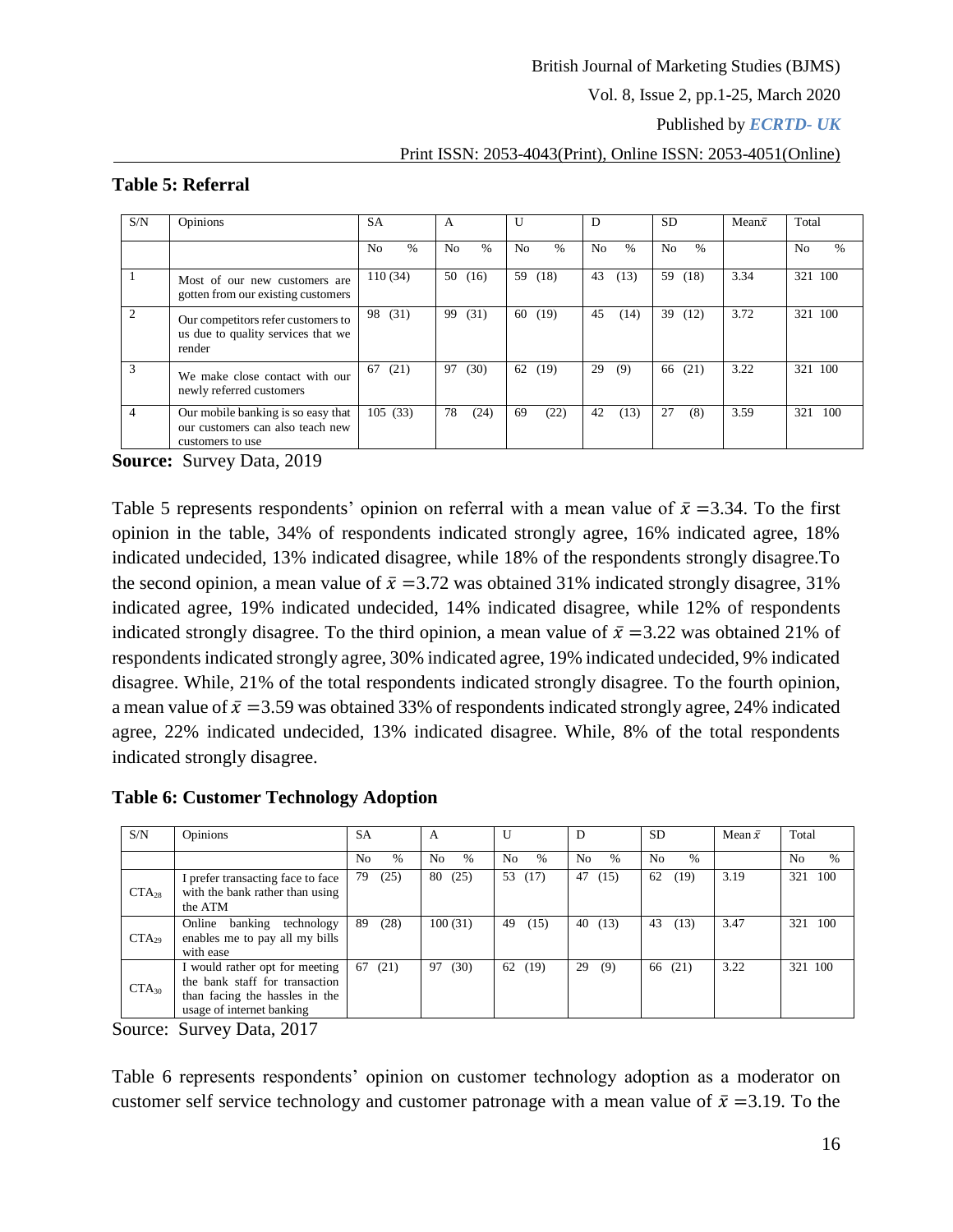Print ISSN: 2053-4043(Print), Online ISSN: 2053-4051(Online)

first opinion in the table, 25% of respondents indicated strongly agree, 25% indicated agree, 17% indicated undecided, 15% indicated disagree, while 19% of the respondents strongly disagree. To the second opinion, a mean value of  $\bar{x} = 3.47$ . 28% indicated strongly disagree, 31% indicated agree, 19% indicated undecided, 11% indicated disagree, while 13% of respondents indicated strongly disagree. To the third opinion, a mean value of  $\bar{x} = 3.22$ . 21% of respondents indicated strongly agree, 30% indicated agree, 19% indicated undecided, 9% indicated disagree while, 21% of the total respondents indicated strongly disagree.

# *Hypotheses Testing/Inferential Statistics*

In this section, the hypotheses proposed for this study were subjected to statistical tests using the Spearman's Rank Order Correlation Co-Efficient Statistical Tool.

# **Decision Rule**

Reject the null hypothesis  $(H_0)$  if  $PV < 0.01$  for 2-tailed test and conclude that significant relationship exists.

**Hypothesis One (HO1):** There is no significant relationship between automated teller machine and repeat purchase in deposit money banks in Rivers State

|                |                                 |                                | Automated<br>Machine | TellerRepeat Purchase |
|----------------|---------------------------------|--------------------------------|----------------------|-----------------------|
|                |                                 | <b>Correlation Coefficient</b> | 1.000                | $.756^{**}$           |
|                | <b>Automated Teller Machine</b> | Sig. (2-tailed)                |                      |                       |
| Spearman's rho |                                 | N                              | 321                  | 321                   |
|                |                                 | <b>Correlation Coefficient</b> | $.756**$             | 1.000                 |
|                | <b>Repeat Purchase</b>          | Sig. (2-tailed)                |                      |                       |
|                |                                 | N                              | 321                  | 321                   |

\*\*. Correlation is significant at the 0.01 level (2-tailed).

Research hypothesis one stated that, there is no significant relationship between automated teller machine and repeat purchase. The null hypothesis one was tested statistically at a 0.05 significant level and a degree of freedom of n-2, the correlation (r) value of 0.76 (76%), revealed that there is a significant relationship between automated teller machine and repeat purchase. Therefore, the null hypothesis one was rejected and the alternative hypothesis accepted. Thus; we conclude that automated teller machine significantly influence repeat purchase.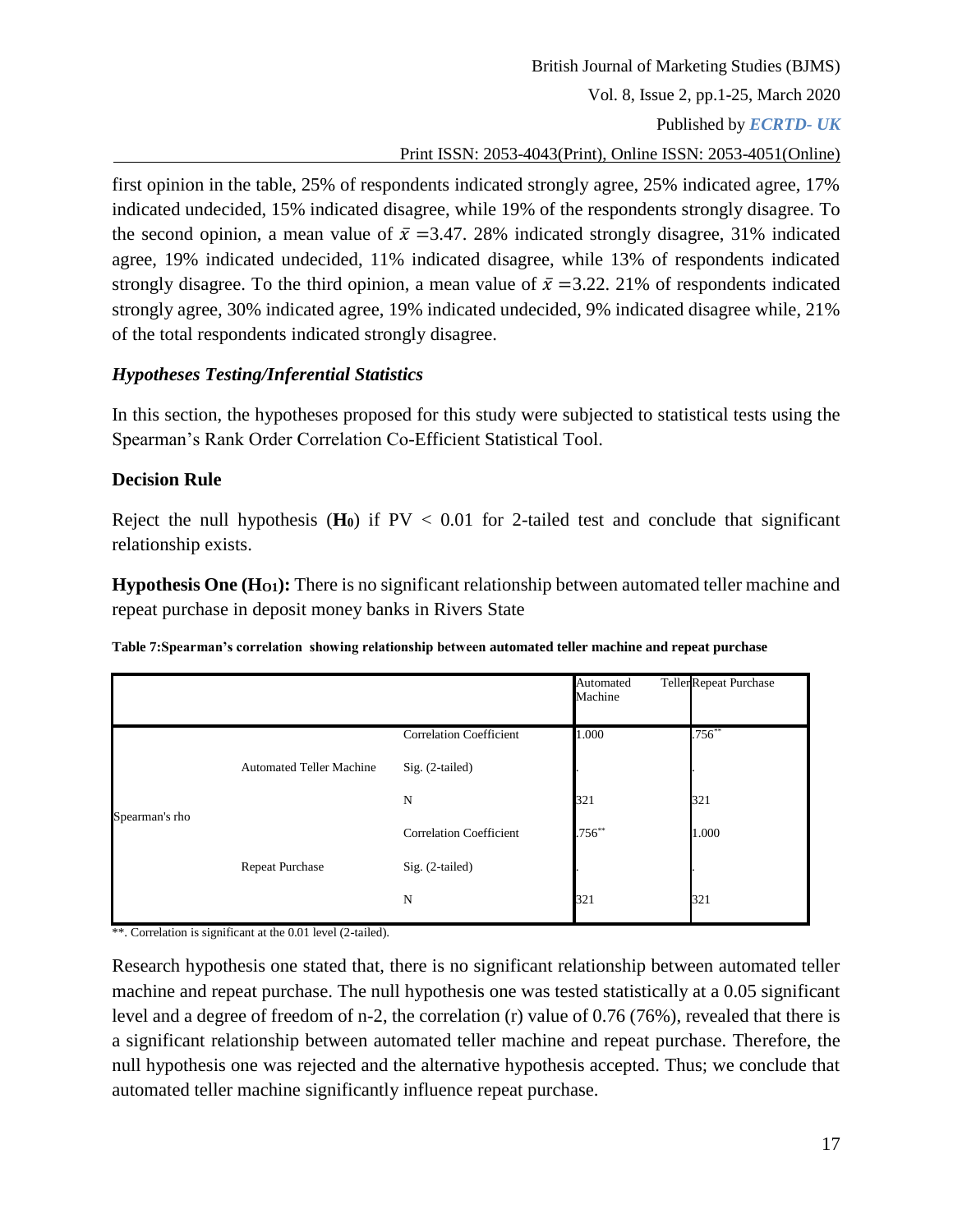Published by *ECRTD- UK* 

Print ISSN: 2053-4043(Print), Online ISSN: 2053-4051(Online)

**Hypothesis Two (HO2):** There is no significant relationship between automated teller machine and referral in deposit money banks in Rivers State

**Table 8: Spearman's correlation showing relationship between Automated Teller Machine and referral**

|                |                                 |                                | Automated | <b>Teller</b> Referral |
|----------------|---------------------------------|--------------------------------|-----------|------------------------|
|                |                                 |                                | Machine   |                        |
|                |                                 | <b>Correlation Coefficient</b> | 1.000     | $.812**$               |
|                | <b>Automated Teller Machine</b> | Sig. (2-tailed)                |           |                        |
| Spearman's rho |                                 | N                              | 321       | 321                    |
|                |                                 | <b>Correlation Coefficient</b> | $.812***$ | 1.000                  |
|                | Referral                        | Sig. (2-tailed)                |           |                        |
|                |                                 | N                              | 321       | 321                    |

\*\*. Correlation is significant at the 0.01 level (2-tailed).

The research hypothesis two states that, there is no significant relationship between automated teller machine and referral. From the statistical testing of hypothesis two, a significant relationship was revealed to exist between automated teller machine and referral, this is shown in the positive correlation (r) value of 0.81 (81%). The null hypothesis two was therefore rejected and the alternative hypothesis two accepted. Therefore, there is a significant relationship between automated teller machine and referral.

**Hypothesis Three (HO3):** There is no significant relationship between Internet Banking and repeat purchase in deposit money banks in Rivers State

| Table 9: Spearman's correlation showing relationship between internet banking and repeat purchase |  |  |
|---------------------------------------------------------------------------------------------------|--|--|
|                                                                                                   |  |  |

|                |                         |                                | <b>Internet Banking</b> | <b>Repeat Purchase</b> |
|----------------|-------------------------|--------------------------------|-------------------------|------------------------|
|                |                         | <b>Correlation Coefficient</b> | 1.000                   | $.845***$              |
|                | <b>Internet Banking</b> | Sig. (2-tailed)                |                         |                        |
| Spearman's rho |                         | N                              | 321                     | 321                    |
|                | Repeat Purchase         | <b>Correlation Coefficient</b> | $.845***$               | 1.000                  |
|                |                         | Sig. (2-tailed)                |                         |                        |
|                |                         | $_{\rm N}$                     | 321                     | 321                    |

\*\*. Correlation is significant at the 0.01 level (2-tailed).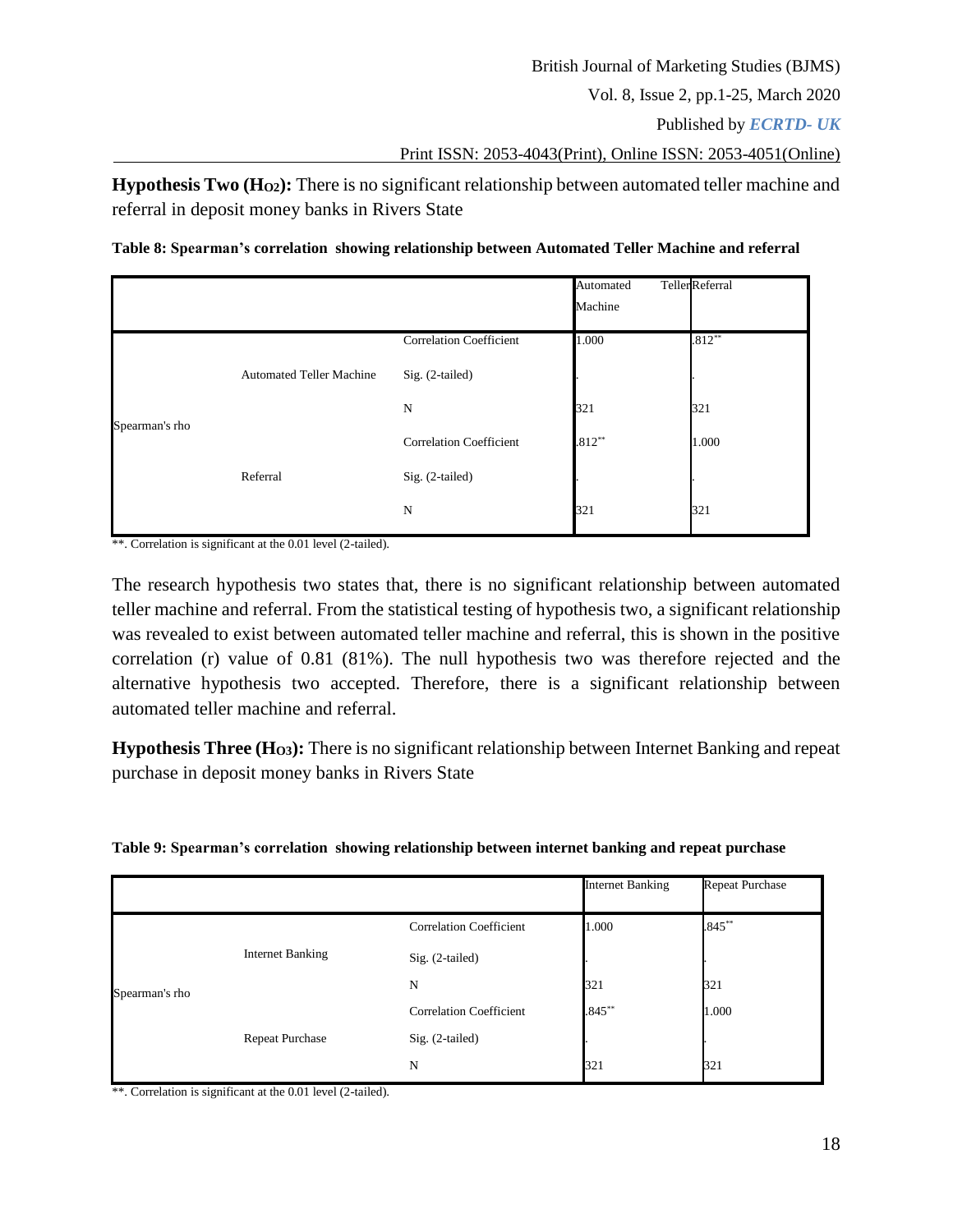British Journal of Marketing Studies (BJMS) Vol. 8, Issue 2, pp.1-25, March 2020 Published by *ECRTD- UK*  Print ISSN: 2053-4043(Print), Online ISSN: 2053-4051(Online) The research hypothesis three states that, there is no significant relationship between internet

banking and repeat purchase. As evident in the statistical testing of hypothesis three, a significant relationship was revealed to exist between internet banking and repeat purchase, this is evident in the positive correlation (r) value of 0.85 (85%). The null hypothesis three was therefore rejected and the alternative hypothesis three accepted. Therefore, there is a significant relationship between internet banking and repeat purchase.

**Hypothesis Four (HO4):** There is no significant relationship between internet banking and referral in deposit money banks in Rivers State

|                |                         |                                | <b>Internet Banking</b> | Referral |
|----------------|-------------------------|--------------------------------|-------------------------|----------|
|                |                         | <b>Correlation Coefficient</b> | 1.000                   | $.742**$ |
|                | <b>Internet Banking</b> | Sig. (2-tailed)                |                         |          |
|                |                         | N                              | 321                     | 321      |
| Spearman's rho |                         | <b>Correlation Coefficient</b> | $.742**$                | 1.000    |
|                | Referral                | Sig. (2-tailed)                |                         |          |
|                |                         | N                              | 321                     | 321      |

**Table 10:Spearman's correlation showing relationship between Internet Banking and referral**

\*\*. Correlation is significant at the 0.01 level (2-tailed).

The research hypothesis four states that, there is no significant relationship between internet banking and referral. As evident in the statistical testing of hypothesis four, a significant relationship was revealed to exist between internet banking and referral, this is evident in the positive correlation (r) value of 0.74 (74%). The null hypothesis four was therefore rejected and the alternative hypothesis four accepted. Therefore, there is a significant relationship between internet banking and referral.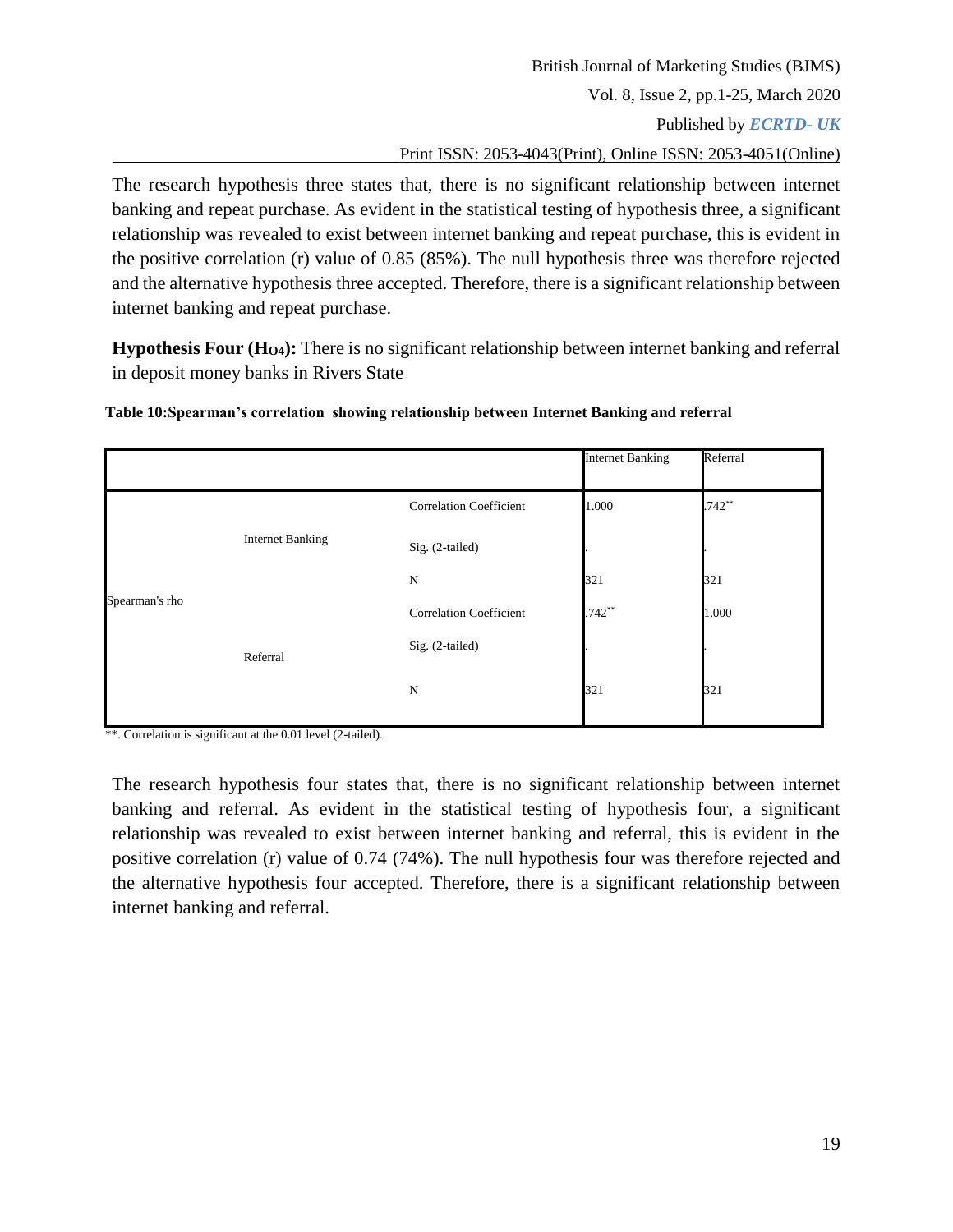Published by *ECRTD- UK* 

Print ISSN: 2053-4043(Print), Online ISSN: 2053-4051(Online)

**Hypothesis Five (HO5):** Customer Technology Adoption does not significantly moderate the relationship between customer self service technology and customer patronage

| Table 11: SPSS correlation result for hypothesis five |  |  |  |  |
|-------------------------------------------------------|--|--|--|--|
|-------------------------------------------------------|--|--|--|--|

| Control variable                       | <b>Customer Self</b><br>Service<br>Technology | Customer<br>Patronage |
|----------------------------------------|-----------------------------------------------|-----------------------|
| <b>Automated Teller</b>                |                                               |                       |
| Machine<br>correlation                 | .993                                          | .996                  |
| Significance (2-tailed)                |                                               | .004                  |
| df                                     | .007                                          | $\overline{2}$        |
| correlation<br><b>Internet Banking</b> | $\overline{2}$                                | .980                  |
| Significance (2-tailed)                |                                               | .020                  |
| $\mathrm{d}\mathrm{f}$                 | .975                                          | $\overline{2}$        |
| <b>Repeat Purchase</b><br>correlation  | .025                                          | .879                  |
| Significance (2-tailed)                |                                               | .121                  |
| df                                     | $\overline{2}$                                | $\overline{2}$        |
| Referral<br>correlation                |                                               | .999                  |
| Significance (2-tailed)                | .898                                          | .001                  |
| Df                                     | .102                                          | $\overline{2}$        |
|                                        | $\overline{2}$                                |                       |
|                                        | .996                                          |                       |
|                                        | .004                                          |                       |
|                                        | $\mathbf{2}$                                  |                       |

*Source: SPSS Output (based on 2019 field survey data)*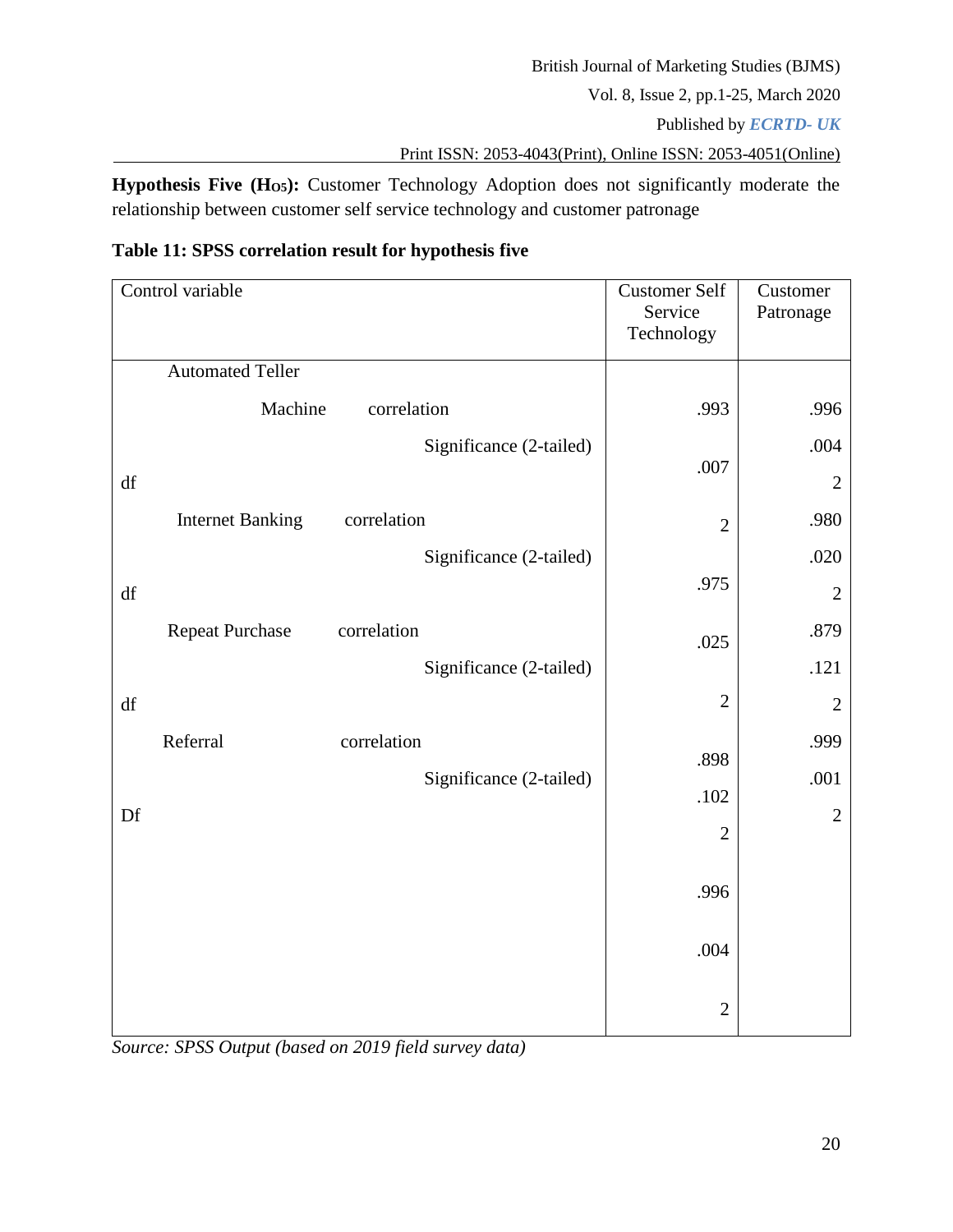Published by *ECRTD- UK* 

Print ISSN: 2053-4043(Print), Online ISSN: 2053-4051(Online)

From the result on partial correlation, the correlation coefficient between automated teller machine and repeat purchase  $(0.879)$ , automated teller machine and referral  $(r=0.996)$ , with significant value (2-tailed) of 0.001. Customer technology adoption as the moderating variable was significant with all the variables. Based on that, the null hypothesis was rejected.

# **DISCUSSIONS**

# *Relationship between Automated Teller Machine and Customer Patronage*

From the result of the analysis, the correlation coefficient ( $r=0.756$ ) and ( $r=0.812$ ), was tested at a 0.01 significant level and a degree of freedom of n-2, meaning that there is a positive correlation between automated teller machine and repeat purchase, automated teller machine and referral. Inactivity of the online facility of the bank can play a significant role in customer's patronage. Some researchers, on the other hand mentioned that adequate numbers of ATMs, convenient and secure location, and user-friendly system, speed, minimum errors, high uptime, cash backup, cost and service coverage are essential service quality aspects of ATM service. The increased deployment of ATMs in the banking sector has made the issue of technology relevance important. At present, the use of ATM has been widely promoted. Some banks have resorted to penalizing the customer as it were, for not possessing an ATM card, by debiting the account of such a customer for withdrawing below a certain amount across the counter.

# *Relationship between Internet Banking and Customer Patronage*

From the result of the analysis, the correlation coefficient ( $r=0.845$ ) and ( $r=0.742$ ) was tested at a 0.01 significant level and a degree of freedom of n-2, meaning that there is a positive correlation between internet banking and repeat purchase; internet banking, and referral. In response to the findings. Customers can inquire information and carry out most banking services such as account balance inquiry, inter-account transfers, and bill-payment via the Internet. There are different perceptions of Internet Banking between the literature and practitioners. It is also reported that Internet banking is a web application based on client/server architecture in which Internet technology plays an important role.

# **IMPLICATION TO RESEARCH PRACTICE**

This study made a significant contribution to knowledge in relation to customer self service technology by introducing a moderating variable in our conceptual model to detect the mediating role between the independent and dependent variable. Furthermore, it also provided an insight into the customers' needs and wants which may be essential for bankers in order to provide better services to customers. Banks need more publicity about the security level and rules and regulation related to security. They can do so by education and publicity through the mass media.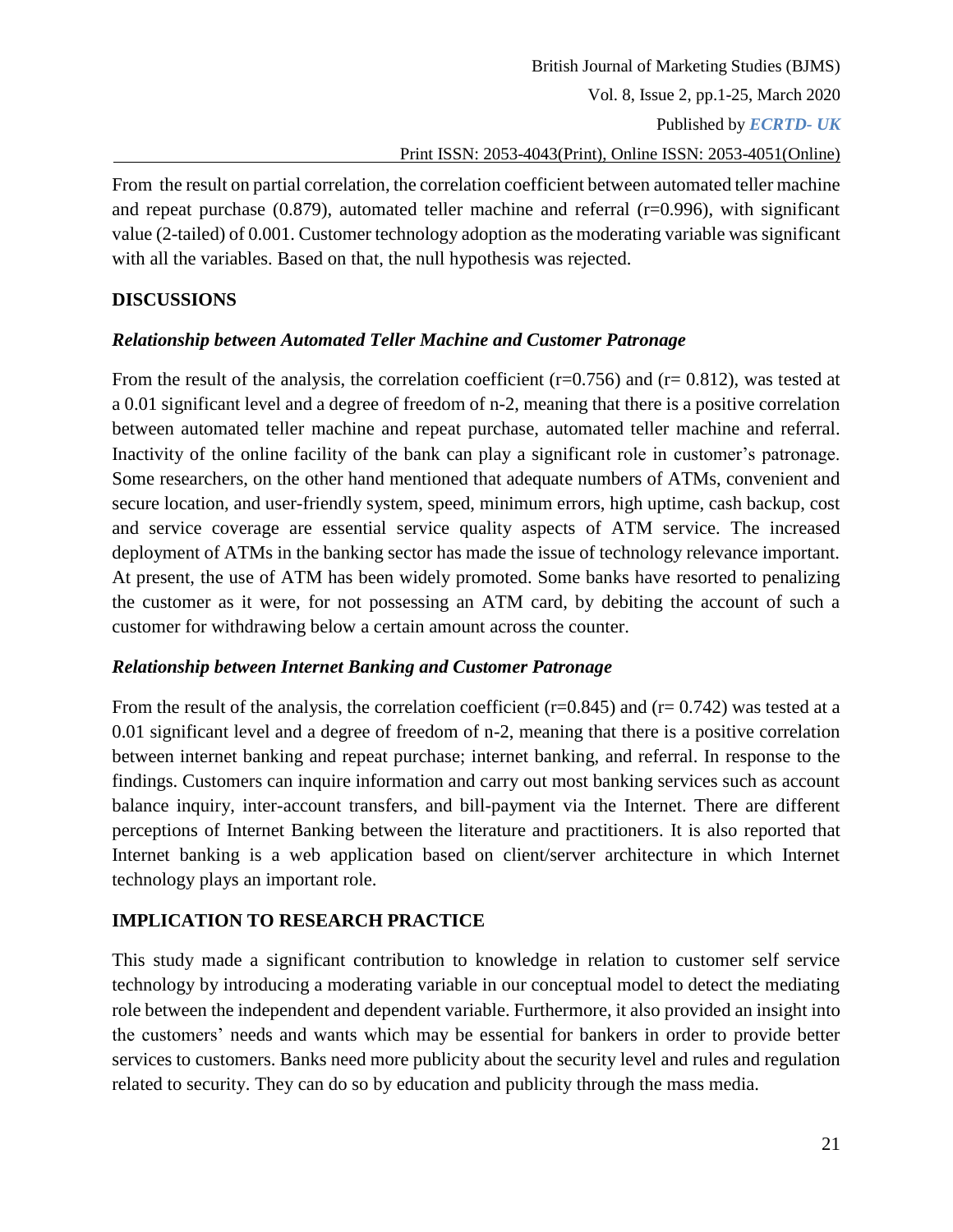Published by *ECRTD- UK* 

Print ISSN: 2053-4043(Print), Online ISSN: 2053-4051(Online)

# **CONCLUSION AND RECOMMENDATIONS**

### *Conclusion*

Based on the finding as revealed by the study, the following conclusions are made:

- i.) A significant and positive relationship exists between automated teller machine and repeat purchase in deposit money banks in Rivers State
- ii.) Automated teller machine influences referral in deposit money banks in Rivers State
- iii.) There is a significant relationship between internet banking and repeat purchase in deposit money banks in Rivers State.
- iv.) There is a significant relationship between internet banking and referral in deposit money banks in Rivers State.
- v.) Customer Technology adoption positively influences the relationship between customer self service technology and customer patronage in deposit money banks in Rivers State.

### **Recommendations**

The following recommendations are In accordance with the conclusions above, the researcher therefore recommends that:

- i. Banks should invest more on technologies that will ensure efficiency in serving customer and overall satisfactions of the customers. Customer satisfaction should be kept in mind as banks upgrade existing systems or while buying new systems altogether.
- ii. In order to invest in infrastructure and modern technologically mediated systems to boost their efficiencies, banks should have adequate budgets for the development of infrastructure to ensure their presence by extending their ATM networks, mobile banking and internet banking.
- iii. In order to differentiate themselves, banks will need to go out of their way to deliberately listen to the needs of customers and ensure that strategies are customer focused. It is only when the banks know what the customer wants that it can be able to hear their voice and adopt voice-of-the-customer model where the customers' input especially during new product development is key.

## **REFERENCES**

- Agboola, A. (2006). *Information and communication technology in banking operations in Nigeria: An evaluation of recent experiences.* Retrieved November 25, 2012, from [http://unpan1.Un.org/intradoc/g groups /public/documents/AAPA M/UNPAN026533.pdf.](http://unpan1.un.org/intradoc/g%20groups%20/public/documents/AAPA%20M/UNPAN026533.pdf)
- Al-Somali, S. A, Gholami, R., & Clegg, B. (2008). Internet banking acceptance in the context of developing countries: An extension of the technology acceptance model.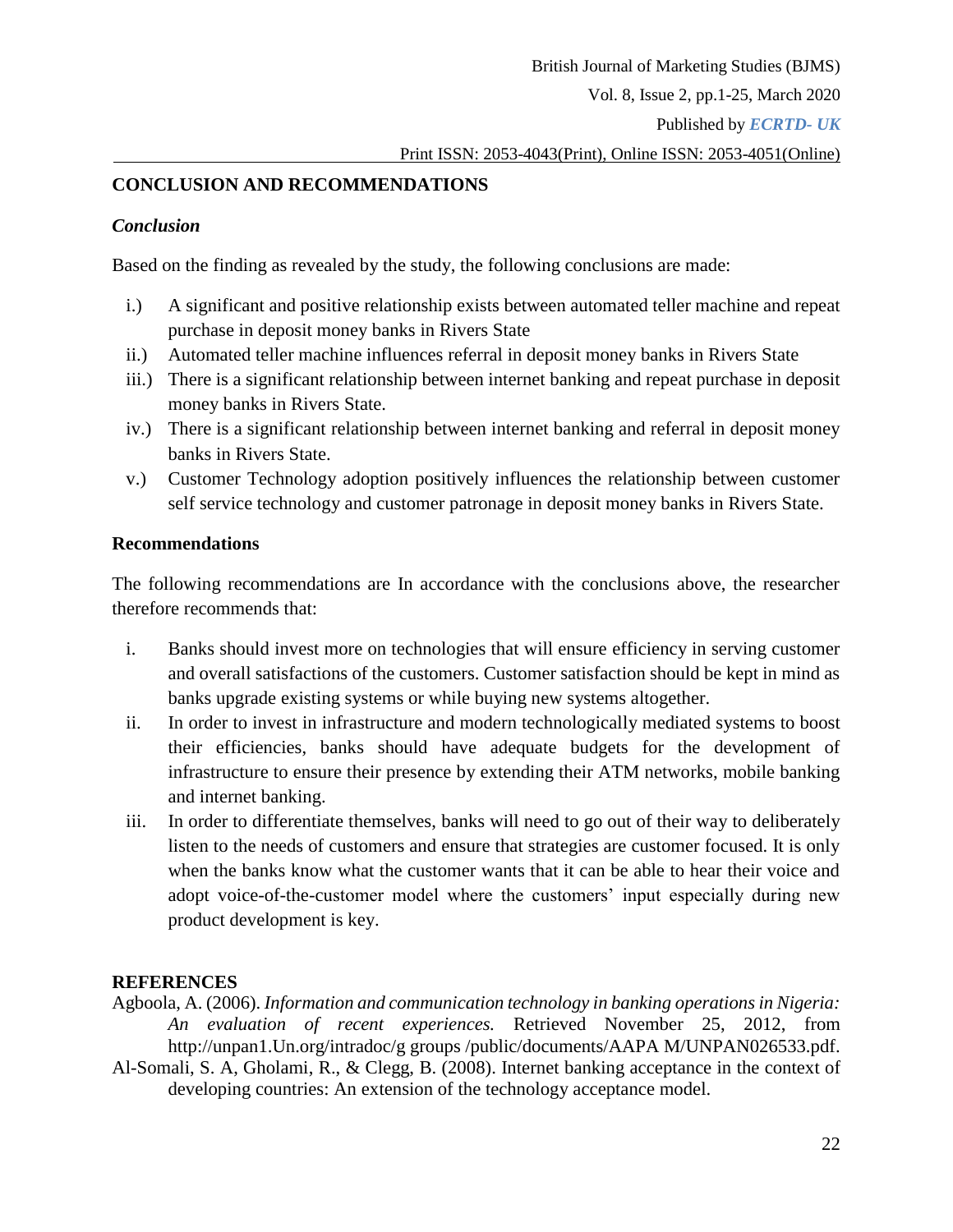Published by *ECRTD- UK* 

#### Print ISSN: 2053-4043(Print), Online ISSN: 2053-4051(Online)

- Anderson, E. W., Fornell, C., & Lehmann, D. R. (1994). Customer satisfaction, market share and profitability: Findings from Sweden. *Journal of Marketing, 58*(6), 53-66.
- Bitner, M.J., Ostrom, A.L., & Meuter, M.L. (2002). Implementing successful self-service technologies. *Academy of Management Executive*, (16)4, 96-109. [http://dx.doi.org/](http://dx.doi.org/%2010.5465/AME.2002.8951333)  [10.5465/AME.2002.8951333](http://dx.doi.org/%2010.5465/AME.2002.8951333)
- Bobbitt, L., & Dabholkar, P. (2001). Integrating attitudinal theories to understand and predict use to technology-based self-service. The internet as an illustration. *International Journal of Service Industry Management*, *12*(5), 423-50.
- Brockner, J., Higgins, E.T., & Low, M.B. (2004). Regulatory focus theory and the entrepreneurial process. *Journal of Business Venturing, 19*(2), 203-220.
- Brown, S. W. (2000). Pt. 4 In R. P. Fisk, S. J. Grove & J. John (Eds.), *Service marketing selfportraits: Introspections, reflections, and glimpses from the experts* (53-69). Chicago, IL: American Marketing Association.
- Buell, R. W., Campbell, D., & Frei, F.X. (2010). Are self-service customers satisfied or stuck. *Production and Operations Management Journal, 19*(6), 679–697.
- Cumby, J. A., & Barnes, J. G. (1996). *Relationship segmentation: The enhancement of databases to support relationship marketing.* Paper presented at the contemporary knowledge of relationship marketing, proceedings of the third research conference on relationship marketing, Atlanta.
- Cunningham, L.F., Young, C.E., Gerlach, J.H. (2008). Consumer views 0f self-service technologies, *The Self Service Industries Journal*, 28(6): 719-732, <http://doi.org/10.1080/02642060801988522>
- Curran, J.M., Meuter, M.L., & Surprenant, C.F. (2003). Intentions to use self-service technologies: A confluence of multiple attitudes. *Journal of Service Research*, 5(3), 209-241.
- Davies, F. (1989). Perceived usefulness, perceived ease of use and user acceptance of information technology. *MIS Quarterly, 13*(3), 318-339.
- Devlin, J. (1995). Technology and innovation in retail banking distribution. *International Journal of Bank Marketing*, *13*(4), 19-25.
- Dodds, W.B., Monroe, K.B., & Grewal, D. (1991). Effects of price, brand and store information on buyers product evaluations. *Journal of Marketing Research*, *24*(28), 307-319.
- Eriksson, K., Kerem, K., & Nilsson, D. (2005). Customer acceptance of Internet banking in Estonia. *International Journal of Bank Marketing*, *23*(2), 200-216.
- Fishbein, M., & Ajzen, I. (1975). *Belief, attitude, intention, and behavior*. Reading, M.A: Addition-Wesley.
- Fornell, C. (1992). A *national customer satisfaction barometer: The Swedish experience*. *Journal of Marketing*, *56*, 6-21.
- Friedman, R. S., & Forster, J. (2001). The effects of promotion and prevention cues on creativity. *Journal of Personality and Social Psychology, 81*(6), 1001-1013.
- Ganesh, J., Arnold, M.J., & Reynolds, K.E. (2000). Understanding the customer base of service providers: An examination of the differences between switchers and stayers. *Journal of Marketing*, *64*(3), 65-87.
- Ganguli, S., & Roy, S.K. (2011). Generic technology-based service quality dimensions in banking Impact on customer satisfaction and loyalty. *International Journal of Bank Marketing*, *29*(2), 168-189.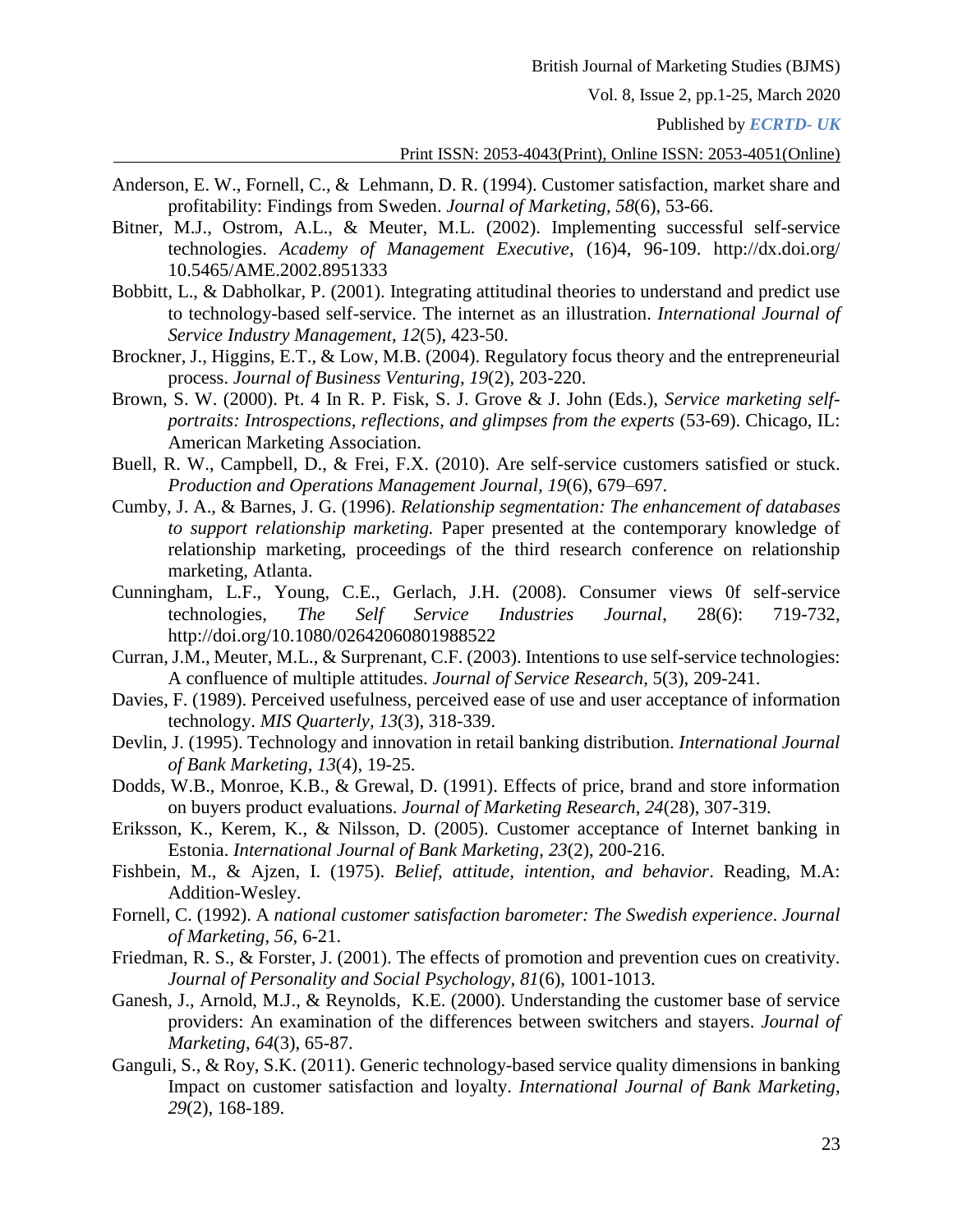Published by *ECRTD- UK* 

#### Print ISSN: 2053-4043(Print), Online ISSN: 2053-4051(Online)

- Howard, M., & Worboys, C. (2003). Self-service-a contradiction in terms or customer-led choice? *Journal of Consumer Behavior*, *2*(4) 382-92.
- Islam, R., Kumar, S., & Biswas, P. K. (2007). Customer satisfaction of ATM service: A case study of HSBC ATM. Assessed on 13/07/09, from [http://papers.ssrn.](http://papers.ssrn/)
- Johns, N., & Tyas, P. (1996). Investigating of the perceived components of the meal experience, using perceptual gap methodology. Progress in Tourism and Hospitality Research, 2(1), 15-26. *International Journal of Contemporary Hospitality Management*, *11*(5), 205-222.
- Jones, M.A., Reynolds, K.E., Mothers Baugh, D.L., & Beatty, S.E. (2007). The positive and negative effects of switching costs on relational outcomes. *Journal of Service Research, 9*(4), 335-55.
- Joshua, A. J. (2009). Adoption of technology enabled banking self services antecedents and consequences.
- Khan, A. M. (2010). An empirical study of ATM service quality and customer satisfaction in Pakistani bank*. European Journal of Social Sciences, 13*(3), 333-344.
- Kivela, J., Inbakaran, R., & Reece, J. (1999). Consumer research in the restaurant environment, Part 1: A conceptual model of dining satisfaction and return patronage.
- Kurniasih, A. (2012). Penabung BCA Masih paling loyal. *Infobank*, *394*(33), 24-28.
- Lassar, W.M., Manolis, C., & Lassar, S.S. (2005). The relationship between consumer innovativeness, personnel characteristics, and online banking adoption. *International Journal of Bank Marketing*, *23*(2), 176-199.
- Lee, A. Y., Aaker, J. L. Gardner, I. (2004). Bringing the frame into focus: The influence of regulatory fit on processing fluency and persuasion. *Journal of Personality and Social Psychology, 86*, 205-218.
- Lockwood, P., Jordan, C. H., & Kunda, Z. (2002). Motivation by positive or negative role models: Regulatory focus determines who will best inspire us. *Journal of Personality and Social Psychology, 83*(4), 854–864.
- Malek, A., & Nik, K. Nik Mat (2011). Modelling the antecedents of Internet banking service adoption (IBSA) in Jordan: A structural equation modeling (SEM) approach. *Journal of Internet Banking and Commerce*, *16*(1), 1-13.
- Meuter, M.L., Ostrom, A.L., Roundtree, R.I., & Bitner, M.J. (2000). Self-service technologies: Understanding customer satisfaction with technology-based service encounters, *Journal of Marketing*, *64*(3), 50-64. <http://dx.doi.org/10.1509/jmkg.64.3.50.18024>
- Olatokun, W.M., & Igbinedion, L.J. (2009). The adoption of automated teller machines in Nigeria: An application of the theory of diffusion of innovation. *Issues in Informing Science and Information Technology*, *6*, 373-303.
- Oliver, R. (1996). *Satisfaction a behavior perspective on the customer*. McGraw Hill. New York.
- Ombati, T.O., Magutu, P.O., Nyamwange, S.O., & Nyaoga, R.B. (2010). Technology and service quality in the banking industry. *African Journal of Business & Management*, *1*, 1-16.
- Parasuraman, A. (2000). Technology readiness index (TRI): A multiple-item scale to measure readiness to embrace new technologies. *Journal of Service Research*, *2*(4), 307-20.
- Proenca, J.F., & Rodrigues, M.A. (2011). *A comparison of users and non-users of banking selfservice technology in Portugal. Managing Service Quality*, *21*(2), 192-210.
- Rogers, E.M., & Shoemaker, F.F. (1971). *Communication of innovations*. The Free Press, New York.